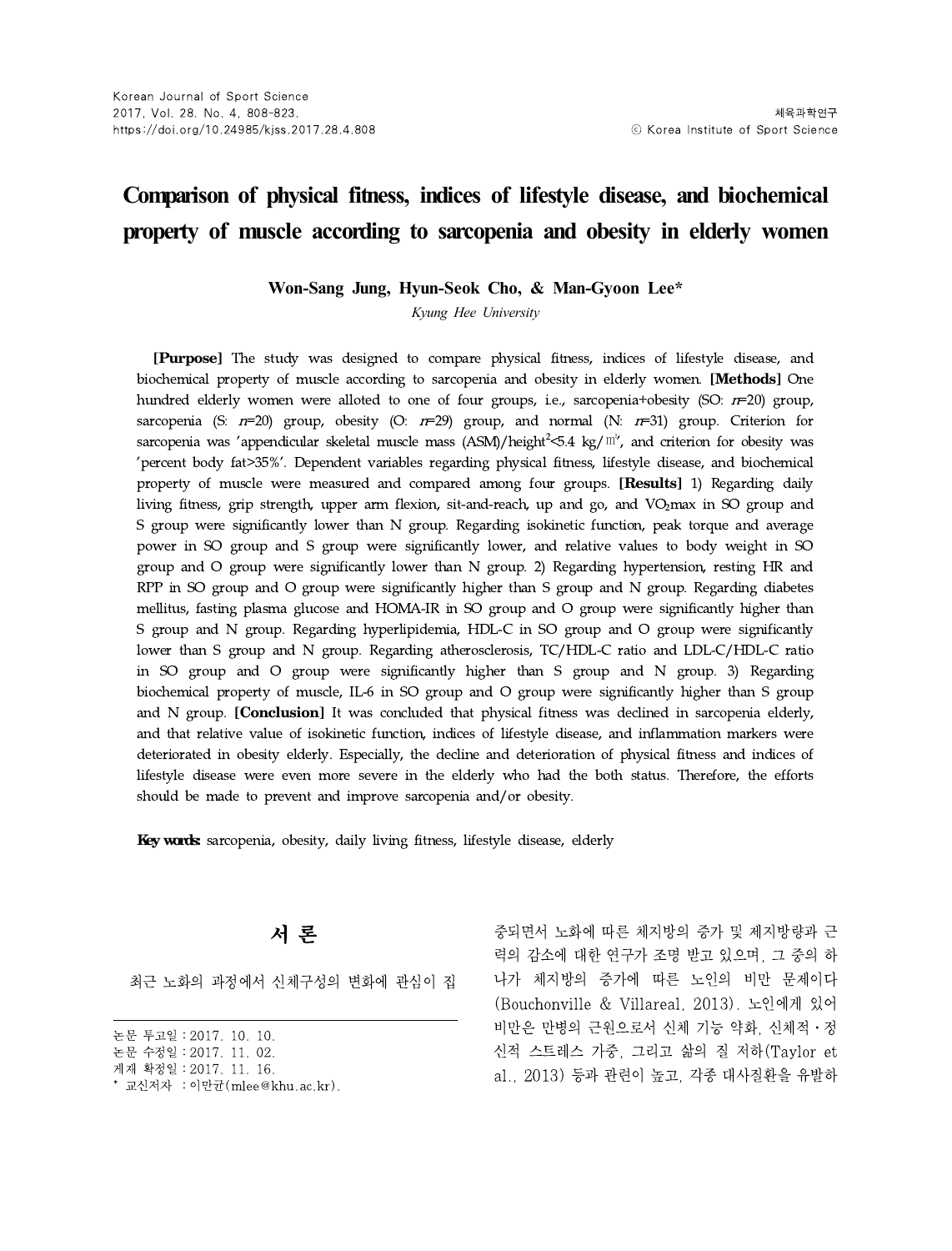며, 결국 심혈관질환을 일으켜 사망에까지 이르게 하는 치명적인 위험을 초래할 수 있어(Williams et al., 2015) 비만에 대한 관리와 예방을 위한 많은 관심이 요 구된다.

최근에는 근육량의 감소와 근력의 저하를 의미하는 근감소증(sarcopenia)이 노화에 있어 비만보다 더 심 각한 영향을 미친다는 주장이 제기되었다(Siparsky et al., 2014). 근감소증은 노화에 따라 과도하게 근육량 이 감소되는 상태로 정의되며, 비교적 최근에 연구되기 시작한 개념으로서 2016년 미국에서 독립적인 질환으 로 등록되었다. 근감소증은 활동량의 감소와 에너지소비 의 감소로 이어져 비만을 유발하며, 이와 같은 맥락에서 최근 Kohara(2014)는 근감소증과 비만을 동시에 갖고 있는 근감소증 비만(sarcopenic obesity)이 고령화 사 회에서 노인의 건강 문제를 해결하기 위하여 가장 중요 한 연구과제가 되고 있다고 주장한 바 있다. 근감소증과 비만이 동시에 나타나는 경우 체력, 혈중 지질 특성, 체 내 염증 상태, 그리고 호르몬 등과 같은 다양한 신체적 기능에 악영향을 미치는 것으로 나타났다(Auyeung et al., 2013).

근감소증은 체력의 전반적인 저하를 가져와 노인의 독립적인 생활에 악영향을 미치며, 일상생활에 필요한 체력과 근기능의 저하로 인하여 활동량이 감소되면서 다 양한 질병에 쉽게 노출된다(Yamada et al., 2013). 또한, 생활습관병과 관련하여 근감소증은 근육 내 지방 의 침착으로 인하여 인슐린 저항성을 유발하는 것으로 알려져 있으며(Schrager etal., 2007), 근육량의 감 소와 비만은 만성 염증을 초래한다고 보고되었다 (Cesari et al., 2004). 이와 같은 비만, 당뇨병, 그리 고 만성 염증과 같은 대사적 요인들은 심혈관질환의 발 병위험을 높이는 것으로 보고되었으며(Levine & Crimmins, 2012), 특히 심혈관질환의 위험요소인 비 만, 혈압, 그리고 HDL-C등의 문제로 인하여 발생하는 대사증후군의 유병률이 미국과 유럽보다 국내 노인 여성 에게서 더 높은 것으로 보고되어(Lim et al., 2011) 문 제의 심각성을 더하고 있다.

근감소증을 근육의 생화학적인 관점에서 살펴보면, insulin-like growth factor-1(IGF-1)이 근감소증의 독립적인 위험인자로 보고되었고, 노화로 인하여 나타나는 성장호르몬(growth hormone: GH), 에스트로겐, 그리고 테스토스테론의 전구물질인 dehydro- epiandrosterones (DHEAs)의 감소가 근감소증의 직접적인 원인으로 알 려져 있다(Serra, 2006). 선행 연구에 따르면 골격근 의 합성과정인 동화작용이 감퇴되면 근단백질 합성이 저 하되는 생화학적 결과가 나타나는데 이와 같은 현상은 호르몬의 감소로 인하여 나타나며(Breen & Phillips, 2011), 이는 결과적으로 신체활동과 운동수행능력에 악영향을 미치는 것으로 보고된 바 있다(Bray, 2004). 따라서 노화에 기인하여 나타나는 각종 호르몬의 분비량 감소는 그 자체의 문제보다, 근감소증을 악화시키는 중 요한 원인이라는 점에서 간과할 수 없는 생리적 상태인 것을 알 수 있다.

비만에 대한 연구는 상당히 오래전부터 수행되어온 반면, 근감소증에 대한 연구는 비교적 최근에 이루어졌 다. 그러나 전술한 내용을 종합해보면, 비만과 근감소증 이 상호 간에 큰 영향을 미치며 밀접하게 연관되어 있는 것을 알 수 있다. 특히, 비만과 근감소증은 일상생활에 필요한 체력의 저하와 고혈압, 당뇨병, 고지혈증, 그리 고 동맥경화증의 발병에 모두 관련되어 있는 것으로 판 단된다. 따라서 체력, 각종 생활습관병, 그리고 근육의 생화학적 특성에 대한 근감소증의 영향,비만의 영향, 그리고 근감소증과 비만의 복합적인 영향을 규명할 필요 가 있다. 이에 일부 선행연구에서 근감소증, 비만, 또는 근감소증+비만이 심혈관질환 위험요소(Atkins et al., 2014), 혈중 지질 특성(Baek et al., 2014), 또는 염 증 지표(Kalinkovich & Livshits, 2017)에 미치는 영향을 각각 규명한 바 있으나, 하나의 연구에서 체력을 포함한 다양한 종속변인에 미치는 영향을 종합적으로 분 석한 연구는 매우 부족한 실정이다.

따라서 이 연구에서는 노인 여성을 대상으로 근감소 증, 비만, 그리고 근감소증과 비만의 복합적인 상태가 체력, 생활습관병 지표, 그리고 근육의 생화학적 특성에 미치는 영향을 규명하고자 하였다. 이 연구에서 얻은 결 과를 토대로 근감소증, 비만, 그리고 근감소증+비만의 신체적ㆍ대사적 특성을 파악할 수 있으며, 이를 통하여 각 신체구성 특성에 적합한 운동처방이 가능할 것으로 기대된다.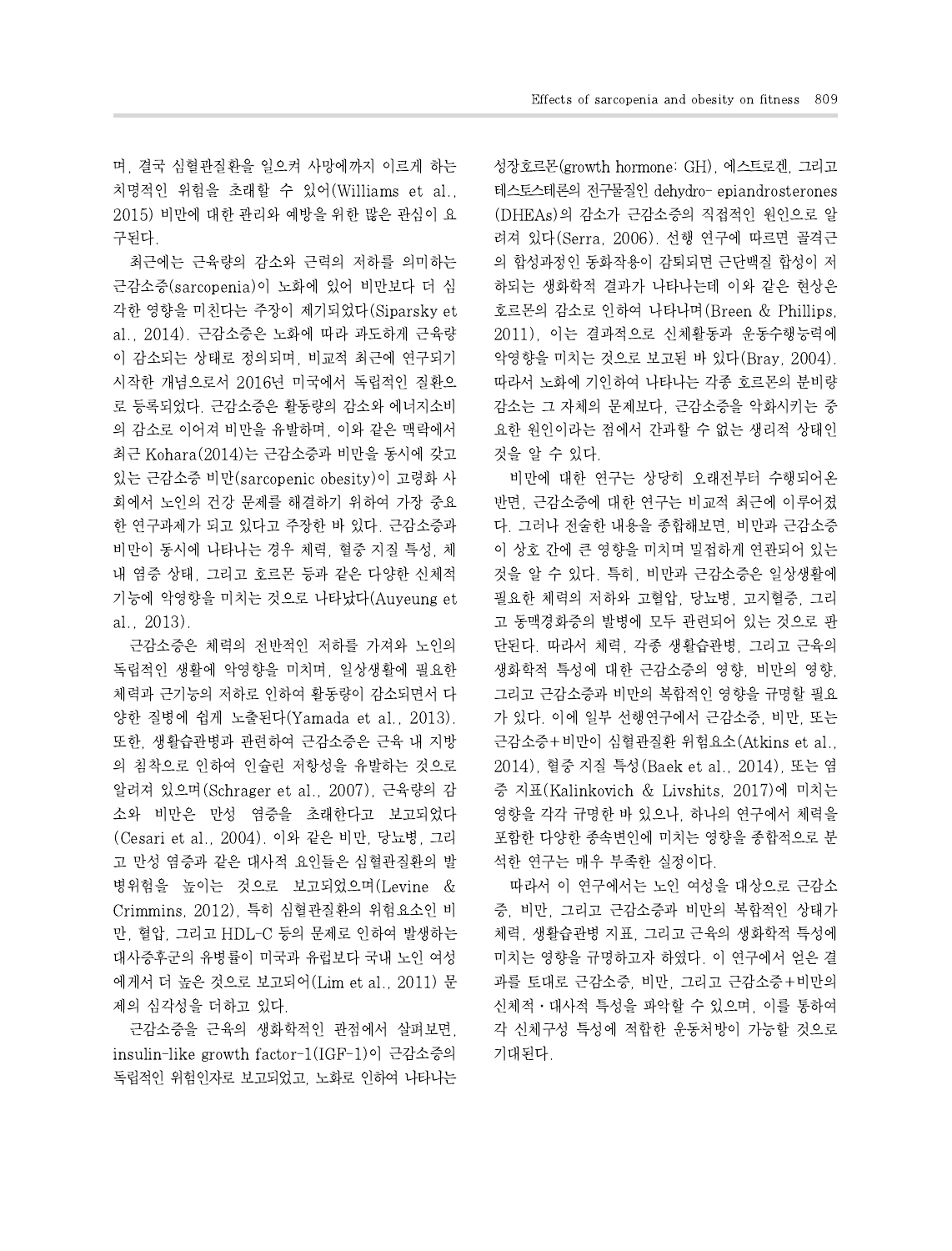# 연구 대상자

이 연구의 대상자는 G도 S시와 Y시에 거주하는 65 세 이상의 노인 여성 100명으로서, 근감소증+비만집단 20명, 근감소증집단 20명, 비만집단 29명, 그리고 정상 집단 31명으로 구성하였다. DXA(dual-energy X-ray absorptiometry)를 이용하여 기준을 선정하였으며, 근 감소증의 기준은 '사지골격근량/신장<sup>2'</sup>이 5.4 kg/m' 이 하인 자로 하였으며(Chen et al.,2014), 비만의 기준 은 체지방률이 35% 이상인 자로 하였다(Heyward & Gibson, 2014). 신체적ㆍ정신적 질환으로 각종 검사에 참가하기 어려운 자는 대상자에서 제외하였다. 최소 대 상자 수는 선행연구(Baek et al., 2014)를 기초로 하 여 효과크기 .40, 검정력 80%, 유의수준 .05를 적용해 G\*Power 3.1로 산출한 결과 총 76명이었다. 연구 시 작 전 모든 대상자에게 연구의 목적과 절차를 설명하였 으며, 이를 이해하고 자발적으로 참여하고자 하는 자로 부터 검사 동의서를 받은 후 연구에 참여하도록 하였다. 연구 대상자의 신체적 특성은 <Table 1>과 같다.

### Table 1. Physical characteristics of subjects (mean±SE) (mean±SE)

# 연구 방법 측정 항목과 방법

### 체격과 신체구성

'이 5.4 kg/㎡ 이 지방량(㎏), 그리고 제지방량(㎏)을 측정하였다. 신장(㎝)은 수동식 일반 신장계(삼화, 한국)로 측정 하였고, 체중(㎏)은 전자식 지시저울(CAD,한국)로 측 정하였다. 체질량지수(body mass index: BMI)는 체 중(㎏)을 신장의 제곱(㎡)으로 나누어 산출하였다. DXA(Dual-energy X-ray absorptiometry, QDR-4500W, Hologic, 미국)를 이용하여 체지방률(%), 체

### 일상생활체력

일상생활체력은 악력, 상완굴신력, 의자에앉았다일어 서기, 앉아윗몸앞으로굽히기, back scratch, 눈뜨고외 발서기, functional reach, tandem test, up and go, 발민첩성, 콩옮기기, 그리고 페그보드를 검사하였다 (Rikli & Jones, 2001). 이에 더해 심폐지구력을 측 정하기 위하여 Modified Bruce Protocol을 적용해서 최대운동부하검사를 실시하였다. 검사 중 대상자가 노인 여성인 점을 고려하여 트레드밀 손잡이를 잡도록 허용하 였으며, 대상자가 탈진하여 더 이상 운동을 실시할 수

|                                   |                                | Groups                 |                     |                    |         |             |  |  |
|-----------------------------------|--------------------------------|------------------------|---------------------|--------------------|---------|-------------|--|--|
| Variables                         | Sarcopenia+obesity<br>$(n=20)$ | Sarcopenia<br>$(n=20)$ | Obesity<br>$(n=29)$ | Normal<br>$(n=31)$ | F value | P value     |  |  |
| Age(yrs)                          | $77.55 \pm 1.45$               | $77.10 \pm 1.32$       | $75.31 \pm 1.09$    | 73.97±0.94         | 2.019   | .116        |  |  |
| $Height$ (cm)                     | $152.02 \pm 1.20$              | $151.61 \pm 1.00$      | $151.86 \pm 1.09$   | $150.94 \pm 0.95$  | .224    | .880        |  |  |
| Body weight $(kg)$                | $55.73 \pm 0.96a$              | $47.66 \pm 0.93 b$     | $61.00 \pm 1.06c$   | $53.80 \pm 1.12a$  | 25.370  | ***<br>.000 |  |  |
| $BMI(kg/m^2)$                     | $24.12 \pm 0.33a$              | 20.73±0.32b            | $26.45 \pm 0.35c$   | $23.59 \pm 0.39a$  | 39.345  | ***<br>.000 |  |  |
| Fat-free $\text{mass}(\text{kg})$ | $32.80 \pm 0.55a$              | $31.62 \pm 0.44a$      | $36.40\pm0.65b$     | $35.65 \pm 0.66$   | 44.170  | ***<br>.000 |  |  |
| Fat $mass(kg)$                    | $21.98 \pm 0.71a$              | $14.77 \pm 0.58$ b     | $23.31 \pm 0.59a$   | $16.70 \pm 0.55$   | 47.173  | ***<br>.000 |  |  |
| Percent body fat(%)               | $39.43 \pm 0.80a$              | $30.93 \pm 0.83 b$     | $38.06 \pm 0.49a$   | $30.88 \pm 0.59$   | 12.666  | ***<br>.000 |  |  |
| $ASM(kg/m^2)$                     | $5.06 \pm 0.11a$               | $5.24 \pm 0.04a$       | $6.12 \pm 0.07$     | $6.15 \pm 0.10b$   | 41.082  | ***<br>.000 |  |  |

\*\*\*P<.001; a, b, c: Different alphabet indicates significant difference. BMI: body mass index, ASM: appendicular skeletal muscle mass.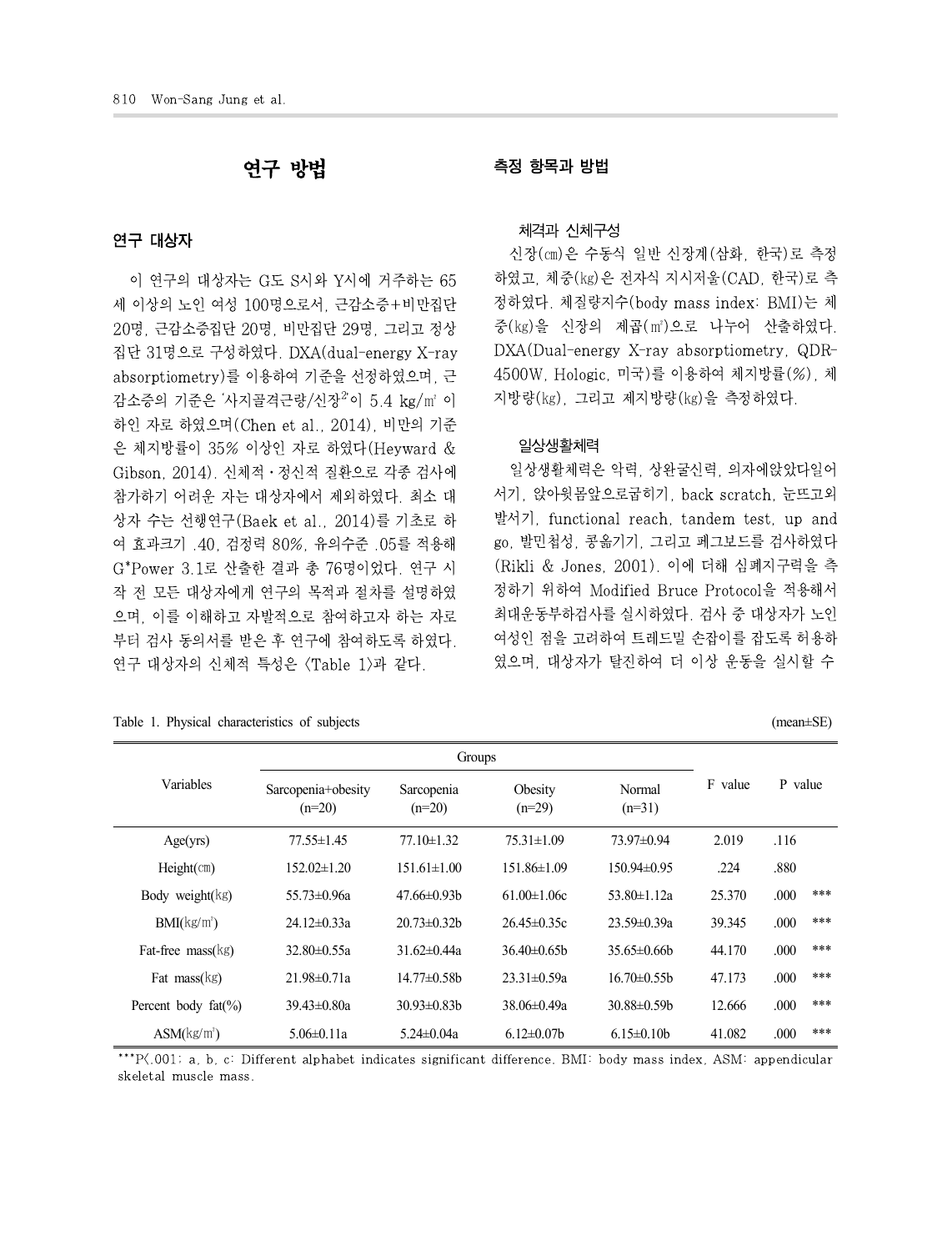없을 때 검사를 종료하였다. 검사 시작 후 탈진 시까지 소요된 시간을 측정한 뒤, 이를 Manfre et al.(1994) 이 제안한 다음의 공식에 대입하여 최대산소섭취량 (maximal oxygen uptake: VO<sub>2</sub>max)을 산출하였다.  $VO<sub>2</sub>max=1.41\times\lambda$   $2t+7.18(r=.80, SEE=.49)$ .

# 등속성 근기능

Cybex NORMTM(Cybex 770, 미국)을 이용하여 무 릎의 굴근력과 신근력을 측정하였으며, 측정 시 부하속 도는 60˚/sec로 설정하였다. 예비연습을 실시 한 후 2 분간 휴식을 취하도록 하였으며, 본 실험에서 대상자는 신전과 굴곡을 각 3회 실시하도록 하였다.

# 고혈압 지표

안정시 심박수(HRrest)는 촉진법(palpation)으로 요골동맥에서 1분간 측정하였다. 수축기혈압(systolic blood pressure: SBP)과 이완기혈압(diastolic blood pressure: DBP)은 수은혈압계(SK, Welch Allyn Company, 독일)를 이용하여 측정하였으며, 각각 2회 씩 반복 측정하여 평균값을 기록하였다.

평균동맥혈압(mean arterial pressure: MAP= DBP+(SBP-DBP)/3), 맥압(pulse pressure: PP= SBP-DBP), 그리고 심근부담도(rate-pressure product: RPP=HR×SBP)를 산출하였다.

# 혈액 채취 및 분석

연구 대상자가 12시간 이상 공복 상태로 오전 8시 경 검사실에 도착하여 30분간 안정을 취하도록 하였다. 상 완 주정맥(antecubital vein)에서 1회용 주사기를 이 용하여 20 ㎖의 혈액을 채취한 후 각 분석항목에 따라 항응고 처리 및 처리되지 않은 튜브에 넣어 3,000 rpm 으로 10분간 원심분리시킨 다음 세포성분(cellular elements)을 제외한 혈장(plasma)과 혈청(serum)을 뽑아 각각 보관 튜브에 넣어 ㈜G의료재단에 분석을 의 뢰하였다. 이 연구에서 분석한 혈액변인 중 당뇨병 지표 는 공복인슐린과 공복혈당이었고, 이 두 수치를 다음의 계산식에 대입하여 HOMA-IR(homeostasis model of assessment for insulin resistance)을 산출하였 다(Matthews et al., 1985).

HOMA-IR= [공복인슐린  $(\mu U \cdot m^{0^{-1}}) \times \frac{1}{3}$ 복혈당  $(mmol·l^{-1})$ ] /22.5.

고지혈증 지표는 중성지방(triglyceride: TG), 총콜 레스테롤(total cholesterol: TC), 고밀도 지단백 콜 레스테롤(high density lipoprotein cholesterol: HDL-C), 그리고 저밀도 지단백 콜레스테롤(low density lipoprotein cholesterol: LDL-C)이었으며, 근육의 생화학적 특성과 관련하여 고민감도 C 반응성 단백질(high-sensitivity C-reactive protein: hs-CRP), interleukin 6(IL-6), 그리고 IGF-1을 분석하였다.

# 동맥경화증 지표

이상의 과정을 통해 얻은 고지혈증 지표를 이용하여 동맥경화증 지표인 TC/HDL-C 비율, TG/HDL-C 비 율, 그리고 LDL-C/HDL-C 비율을 산출하였다.

# 자료처리 방법

이 연구에서 얻은 결과는 SPSS PC <sup>+</sup> for Windows (version 22.0)를 이용하여 분석하였다. 네 집단에서 얻은 각 종속변인의 기술 통계량을 평균(mean)과 표준 오차(standard error: SE)로 제시하였다.

네 집단 간 종속변인의 평균 차이를 검증하기 위하여 일원분산분석(one-way ANOVA)을 실시하였고, 유의한 차이가 있는 경우 최소유의차 검증법(least significant difference: LSD)을 적용하여 사후검증을 실시하였다. 모든 통계분석의 유의수준(α)은 .05로 설정하였다.

# 연구 결과

체격 및 신체구성을 비교한 결과, 신장을 제외한 모든 변인에서 집단 간에 유의한 차이가 나타났으며, 이 결과 를 통하여 당초 기준을 설정한 바와 같이 집단별로 대상 자가 적절하게 선정된 것을 알 수 있다<Table 2>.

일상생활체력 변인을 비교한 결과, 악력과 상완굴신 력은 근감소증+비만집단과 근감소증집단이 비만집단과 정상집단에 비해 유의하게 낮았고, up and go와 VO2max는 근감소증+비만집단과 근감소증집단이 정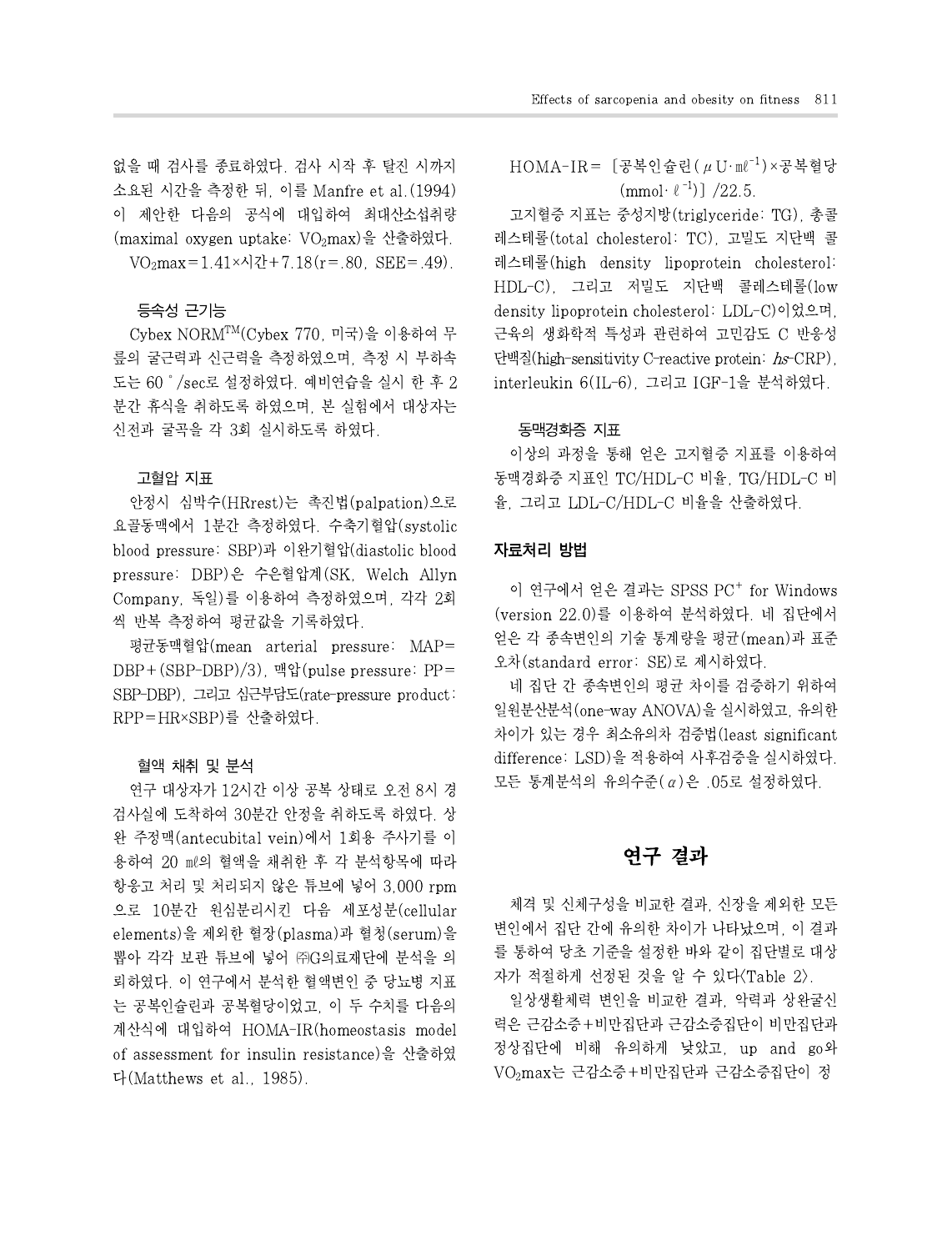|                                   |                                |                               | Groups                        |                                  |            |             |
|-----------------------------------|--------------------------------|-------------------------------|-------------------------------|----------------------------------|------------|-------------|
| Variables                         | Sarcopenia+obesity<br>$(n=20)$ | Sarcopenia<br>$(n=20)$        | Obesity<br>$(n=29)$           | Normal<br>$(n=31)$               | $F$ values | $P$ value   |
| $Height$ (cm)                     | $152.02 \pm 1.20$              | $151.61 \pm 1.00$             | 151.86±1.09                   | 150.94±0.95                      | .224       | .880        |
| Body weight $(kg)$                | $55.73 \pm 0.96^a$             | $47.66 \pm 0.93^b$            | $61.00 \pm 1.06$ <sup>c</sup> | $53.80 \pm 1.12^a$               | 25.370     | ***<br>.000 |
| $BMI(kg \cdot m^2)$               | $24.12 \pm 0.33$ <sup>a</sup>  | $20.73 \pm 0.32^b$            | $26.45 \pm 0.35$ <sup>c</sup> | $23.59 \pm 0.39^a$               | 39.345     | ***<br>.000 |
| Waist circumference $(\text{cm})$ | $90.75 \pm 1.37$ <sup>a</sup>  | $80.66 \pm 1.21^b$            | $92.67 \pm 1.30^a$            | $86.16 \pm 0.97$ <sup>c</sup>    | 17.877     | ***<br>.000 |
| Hip circumference $(\text{cm})$   | 93.80 $\pm$ 1.09 <sup>a</sup>  | $88.12 \pm 1.07^b$            | $95.12 \pm 0.87$ <sup>a</sup> | 90.86 $\pm$ 0.52 $\rm{^{\circ}}$ | 12.568     | ***<br>.000 |
| Waist-hip ratio                   | $0.97 \pm 0.01a^c$             | $0.92 \pm 0.01^b$             | $0.97 \pm 0.01^a$             | $0.95 \pm 0.01$ <sup>c</sup>     | 7.300      | ***<br>.000 |
| Fat-free $\text{mass}(\text{kg})$ | $32.80 \pm 0.55^{\circ}$       | $31.62 \pm 0.44$ <sup>a</sup> | $36.40\pm0.65^{\circ}$        | $35.65\pm0.66^{\circ}$           | 44.170     | ***<br>.000 |
| Fat $\text{mass}(kg)$             | $21.98 \pm 0.71$ <sup>a</sup>  | $14.77 \pm 0.58^{\rm b}$      | $23.31 \pm 0.59^a$            | $16.70 \pm 0.55^{\circ}$         | 47.173     | ***<br>.000 |
| Percent body $fat(\% )$           | $39.43 \pm 0.80^a$             | $30.93 \pm 0.83^b$            | $38.06 \pm 0.49^a$            | $30.88 \pm 0.59^b$               | 12.666     | ***<br>.000 |

Table 2. Comparison of physique and body composition among four groups (mean±SE) (mean±SE)

\*\*\*P $\langle .001; a, b, c \rangle$ : Different alphabet indicates significant difference. BMI: body mass index.

| Table 3. Co | $\sim$ $\sim$ $\sim$ $\sim$ $\sim$ $\sim$<br>comparison of daily |  | titness among<br>living | tour | groups | $(mean \pm SE)$ |  |
|-------------|------------------------------------------------------------------|--|-------------------------|------|--------|-----------------|--|
|-------------|------------------------------------------------------------------|--|-------------------------|------|--------|-----------------|--|

|                                       |                                | Groups                        |                                |                              |                      |      |        |
|---------------------------------------|--------------------------------|-------------------------------|--------------------------------|------------------------------|----------------------|------|--------|
| Variables                             | Sarcopenia+obesity<br>$(n=20)$ | Sarcopenia<br>$(n=20)$        | Obesity<br>$(n=29)$            | Normal<br>$(n=31)$           | $F$ values $P$ value |      |        |
| Left grip strength $(kg)$             | $20.08 \pm 1.06^a$             | $19.73 \pm 0.72$ <sup>a</sup> | $23.36 \pm 0.62^b$             | $24.27\pm0.56^{\circ}$       | 10.033               | .000 | ***    |
| Right grip strength $(kg)$            | $21.04 \pm 0.86^a$             | $21.25 \pm 0.82$ <sup>a</sup> | $23.96 \pm 0.69^b$             | $25.22 \pm 0.67^b$           | 7.487                | .000 | ***    |
| Upper arm flexion(times)              | $20.52 \pm 1.10^a$             | $21.04 \pm 0.90^a$            | $23.39\pm0.63^b$               | $23.41 \pm 0.59^b$           | 3.802                | .014 | $\ast$ |
| Chair sit to stand(times)             | $17.60 \pm 1.31$ <sup>a</sup>  | $18.99 \pm 0.92^{ab}$         | $20.43 \pm 1.16^{ab}$          | $21.54 \pm 0.64^b$           | 2.811                | .043 | $\ast$ |
| $Sit$ -and-reach $(\text{cm})$        | $10.54 \pm 1.93$ <sup>a</sup>  | $11.12 \pm 1.48^a$            | $11.81 \pm 1.38^a$             | $15.47\pm1.09^b$             | 2.744                | .046 | $\ast$ |
| Back scratch $(\text{cm})$            | $16.70 \pm 3.12$               | $15.33 \pm 2.95$              | $13.22 \pm 2.20$               | $11.25 \pm 1.72$             | .996                 | .398 |        |
| One leg standing: left (sec)          | $10.91 \pm 2.24$               | $10.49 \pm 2.05$              | 15.58 ± 3.35                   | $18.92{\pm}4.61$             | 1.202                | .313 |        |
| One leg standing: right(sec)          | $9.00 \pm 1.73$                | $8.94 \pm 1.47$               | $15.34\pm3.00$                 | $17.51 \pm 4.90$             | 1.436                | .237 |        |
| Functional reach(cm)                  | $26.91 \pm 1.59$               | $28.07 \pm 1.71$              | $29.23 \pm 1.13$               | $31.25 \pm 1.18$             | 1.899                | .134 |        |
| Tandem test(sec)                      | $11.94 \pm 0.74$ <sup>a</sup>  | $10.91 \pm 0.67^{\circ}$      | $10.31 \pm 0.58$ <sup>ab</sup> | 9.46 $\pm$ 0.54 <sup>b</sup> | 2.733                | .048 | $\ast$ |
| Up and $go(sec)$                      | $7.12 \pm 0.41$ <sup>a</sup>   | $6.88 \pm 0.25$ <sup>a</sup>  | $6.50 \pm 0.20$ <sup>ab</sup>  | $6.14\pm0.17h$               | 3.020                | .034 | $\ast$ |
| Foot stepping (times)                 | $26.95 \pm 1.23$               | $27.24 \pm 1.00$              | $27.96\pm 0.75$                | $28.99 \pm 0.81$             | 1.009                | .389 |        |
| Carrying beans using chopsticks       | $12.43 \pm 0.78$               | $12.71 \pm 0.86$              | $13.85 \pm 0.70$               | $14.81 \pm 0.65$             | 2.206                | .085 |        |
| Pegboard                              | $33.69 \pm 1.66$               | $34.98 \pm 1.21$              | $36.10 \pm 1.09$               | $37.25 \pm 0.73$             | 1.783                | .150 |        |
| $VO2max(ml \text{ kg}^{-1} min^{-1})$ | $23.65 \pm 1.01^a$             | $24.41 \pm 1.11^a$            | $25.84\pm0.54^{ab}$            | $27.14\pm0.88^{\rm b}$       | 3.145                | .029 |        |

\*P<.05; \*\*\*P<.001; a, b: Different alphabet indicates significant difference

### Table 4. Comparison of isokinetic function(60°/sec) among four groups (mean±SE) (mean±SE)

Variables **Groups** Sarcopenia+obesity Sarcopenia Obesity Normal F values P value  $(n=20)$ Sarcopenia  $(n=20)$ **Obesity**  $(n=29)$ Normal  $(n=31)$ Extension Total work per BW(%BW) 260.42±19.45 304.12±20.35 270.84±10.48 316.24±18.06 2.465 .067 Peak torque(Nm) 62.11±4.54<sup>a</sup> 62.51±3.03<sup>a</sup> 73.11±2.40<sup>b</sup> 77.70±4.17<sup>b</sup> 4.458 .006 \*\* Peak torque per BW(%BW)  $112.75\pm8.68^a$   $126.75\pm6.69^{ab}$   $121.54\pm4.54^a$   $141.22\pm7.36^b$   $3.177$  .028 \* Total work(Nm) 145.94±9.69 147.54±9.39 162.90±6.47 173.85±10.11 2.139 .100 Average power(W)  $37.75\pm2.76^a$   $38.49\pm1.63^a$   $42.29\pm1.57^{ab}$   $46.44\pm2.75^b$   $3.022$  .033 \*<br>ge power per BW(%BW)  $67.38\pm5.38^a$   $78.45\pm3.63^{ab}$   $70.23\pm2.53^a$   $83.89\pm4.69^b$   $3.444$  .020 \* Average power per BW(%BW) 67.38±5.38<sup>a</sup> 78.45±3.63<sup>ab</sup> 70.23±2.53<sup>a</sup> 83.89±4.69<sup>b</sup> 3.444 .020<br>Peak torque(Nm) 35.14±2.88 35.49±2.08 39.02±2.31 43.41±2.57 2.403 .072 Flexion Total work per BW(%BW) 145.79±13.86 170.82±14.36 153.88±9.67 189.55±13.93 2.358 .076 Peak torque(Nm) 35.14±2.88 35.49±2.08 39.02±2.31 43.41±2.57 2.403 Peak torque per BW(%BW) 62.85 $\pm$ 5.38<sup>a</sup> 72.20 $\pm$ 4.56<sup>ab</sup> 64.31 $\pm$ 3.57<sup>a</sup> 78.45 $\pm$ 4.54<sup>b</sup> 2.823 .043 \* Total work(Nm) 80.81±7.38 83.52±6.68 93.00±6.35 104.45±7.73 2.227 .090 Average power(W)  $23.24 \pm 2.05^a$   $24.53 \pm 1.38^a$   $27.01 \pm 1.83^{ab}$   $30.47 \pm 1.90^b$   $2.952$  .036 \*<br>ge power per BW(%BW)  $41.43 \pm 3.84^a$   $49.77 \pm 3.15^{ab}$   $45.70 \pm 2.98^a$   $55.45 \pm 3.35^b$   $3.259$  .025 \* Average power per BW(%BW)  $41.43\pm3.84$ <sup>a</sup>  $49.77\pm3.15$ <sup>ab</sup>  $45.70\pm2.98$ <sup>a</sup>  $55.45\pm3.35$ <sup>b</sup>  $3.259$  .025 \*

 $*P\langle.05; **P\langle.01; a, b: Different alphabet indicates significant difference$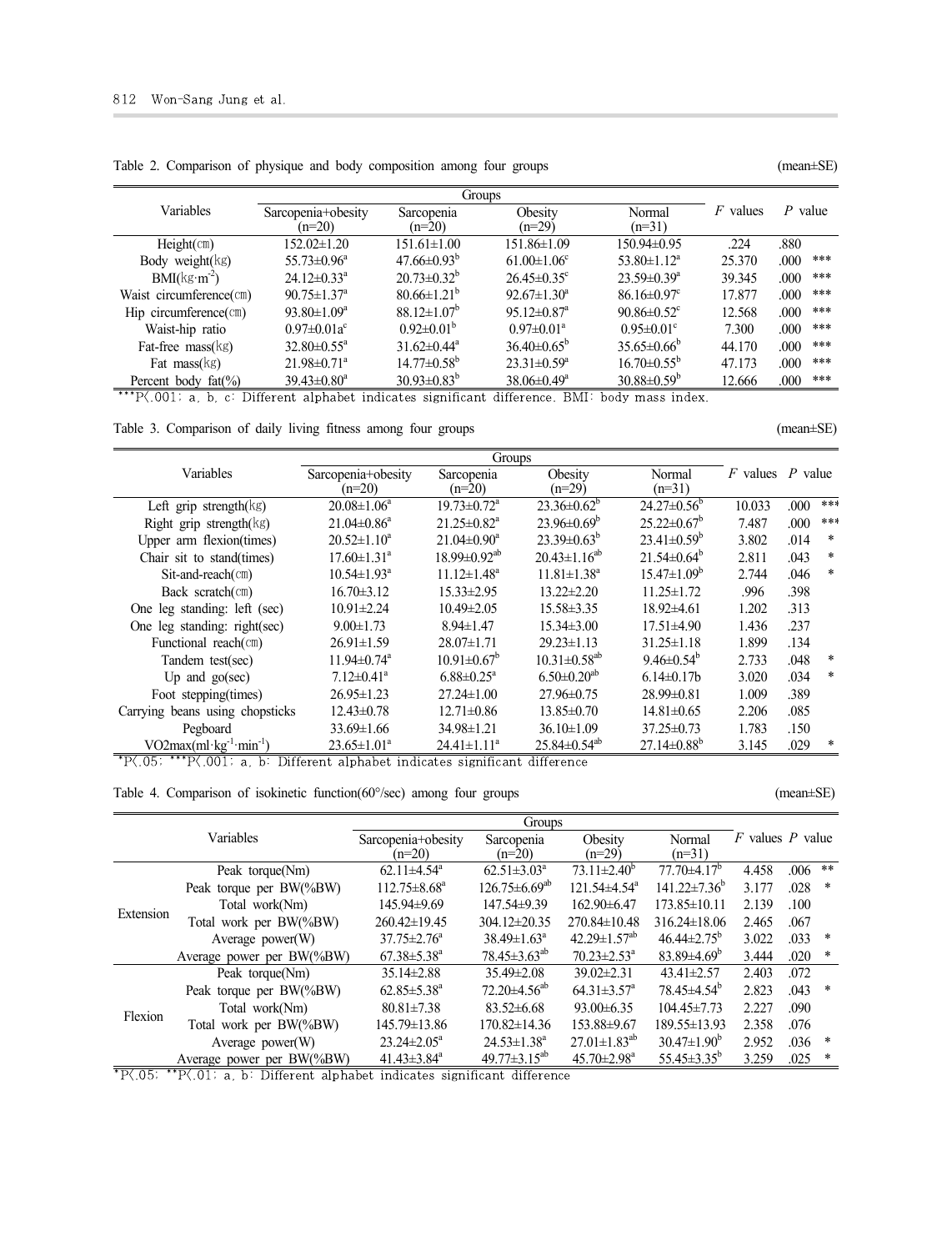|                                      |                                |                                | Groups                        |                              |                      |      |        |
|--------------------------------------|--------------------------------|--------------------------------|-------------------------------|------------------------------|----------------------|------|--------|
| Variables                            | Sarcopenia+obesity<br>$(n=20)$ | Sarcopenia<br>$(n=20)$         | Obesity<br>$(n=29)$           | Normal<br>$(n=31)$           | $F$ values $P$ value |      |        |
| Heart rate(beats min <sup>-1</sup> ) | $79.72 \pm 2.46^a$             | $74.80 \pm 2.31$ <sup>ab</sup> | $77.04 \pm 2.23$ <sup>a</sup> | $70.45 \pm 1.83^b$           | 3.368                | .022 | ∗      |
| SBP(mmHg)                            | 134.93±4.53                    | 129.86±3.23                    | $132.09 \pm 2.35$             | $128.97 \pm 2.67$            | .686                 | .563 |        |
| DBP(mmHg)                            | $85.92 \pm 2.86$               | $82.98 \pm 1.54$               | $84.01 \pm 1.73$              | $82.35 \pm 1.23$             | .684                 | .564 |        |
| MAP(mmHg)                            | $151.27\pm4.75$                | 145.49±4.13                    | $148.11 \pm 2.83$             | $144.51 \pm 3.38$            | .974                 | .408 |        |
| PP(mmHg)                             | $49.01 \pm 2.61$               | 46.88±2.96                     | $48.07 \pm 1.95$              | $46.61 \pm 2.32$             | 199                  | .897 |        |
| <b>RPP</b>                           | $10781.53 \pm 560.93^a$        | 9757.14±443.58 <sup>ab</sup>   | $10213.78 \pm 391.40^a$       | $9064.97 \pm 280.36^{\circ}$ | 3.298                | .024 | $\ast$ |

Table 5. Comparison of variables related to hypertension among four groups (mean $\pm$ SE) (mean $\pm$ SE)

\*P<.05; a, b: Different alphabet indicates significant difference.

SBP: systolic blood pressure, DBP: diastolic blood pressure, MAP: mean arterial pressure, PP: pulse pressure,<br>RPP: rate-pressure product.

| Table 6. Comparison of variables related to diabetes mellitus among four groups |  |  | $(mean \pm SE)$ |
|---------------------------------------------------------------------------------|--|--|-----------------|
|                                                                                 |  |  |                 |

|                            |                                | Groups                       |                               |                    |        |           |  |  |
|----------------------------|--------------------------------|------------------------------|-------------------------------|--------------------|--------|-----------|--|--|
| Variables                  | Sarcopenia+obesity<br>$(n=20)$ | Sarcopenia<br>$(n=20)$       | Obesity<br>$(n=29)$           | Normal<br>$(n=31)$ | values | $P$ value |  |  |
| $FPG(mg \cdot dl^{-1})$    | $114.20 \pm 5.25$              | $105.53\pm4.64$              | $109.72 \pm 5.17$             | $101.58 \pm 3.00$  | .443   | .233      |  |  |
| $FPI(\mu U \cdot ml^{-1})$ | $7.86 \pm 0.85$ <sup>a</sup>   | $5.52 \pm 0.56^{\circ}$      | $7.33 \pm 0.69^a$             | $5.60\pm0.41^{b}$  | 3.483  | .019<br>∗ |  |  |
| <b>HOMA-IR</b>             | $2.26 \pm 0.27$ <sup>a</sup>   | $.51 \pm 0.19$ <sup>bc</sup> | $2.09 \pm 0.27$ <sup>ac</sup> | $1.41 \pm 0.10^b$  | 3.727  | .014<br>∗ |  |  |

\*P<.05; a, b, c: Different alphabet indicates significant difference. FPG: fasting plasma glucose, FPI: fasting plasma insulin.

Table 7. Comparison of variables related to hyperlipidemia among four groups (mean±SE) (mean±SE)

|                           |                                | Groups                         |                                |                               |        |            |
|---------------------------|--------------------------------|--------------------------------|--------------------------------|-------------------------------|--------|------------|
| Variables                 | Sarcopenia+obesity<br>$(n=20)$ | Sarcopenia<br>$(n=20)$         | Obesity<br>$(n=29)$            | Normal<br>$(n=31)$            | values | P value    |
| $TC(mg \cdot dl^{-1})$    | $191.45 \pm 8.46$              | $179.87\pm 6.62$               | $182.68 \pm 8.11$              | $174.19\pm 6.13$              | .901   | .442       |
| $TG(mg \cdot dl^{-1})$    | $138.15 \pm 10.88$             | 119.46±10.60                   | $129.13 \pm 9.97$              | 118.04±12.86                  | 600    | .619       |
| $LDL-C(mg \cdot dl^{-1})$ | 120.62±7.70                    | $104.27 \pm 7.37$              | $108.79 \pm 7.53$              | $96.60 \pm 6.31$              | .845   | .144       |
| $HDL-C(mg \cdot dl^{-1})$ | $43.20 \pm 2.18^a$             | $51.72 \pm 2.64$ <sup>bc</sup> | $48.07 \pm 1.68$ <sup>ac</sup> | 53.99 $\pm$ 2.41 <sup>b</sup> | 4.147  | .008<br>** |

\*\*P<.01; a, b, c: Different alphabet indicates significant difference.<br>TC: total cholesterol, TG: triglyceride, LDL-C: low density lipoprotein cholesterol, HDL-C: high density lipoprotein cholesterol.

Table 8. Comparison of variables related to atherosclerosis among four groups (mean±SE) (mean±SE)

| Variables         | Sarcopenia+obesity<br>$(n=20)$ | Sarcopenia<br>$(n=20)$ | Obesity<br>$(n=29)$  | Normal<br>$(n=31)$    | values | P value   |
|-------------------|--------------------------------|------------------------|----------------------|-----------------------|--------|-----------|
| TC/HDL-C ratio    | $4.62 \pm 0.28$ <sup>a</sup>   | $3.68 \pm 0.23^b$      | $3.97\pm0.22^{ab}$   | $3.47\pm0.21^{\circ}$ | 4.253  | $.007$ ** |
| TG/HDL-C ratio    | $3.46 \pm 0.38$                | $2.53 \pm 0.29$        | $2.89 \pm 0.29$      | $2.44\pm0.30$         | 1.931  | .130      |
| LDL-C/HDL-C ratio | $2.93 \pm 0.22^a$              | $2.18 \pm 0.21^b$      | $2.39 \pm 0.18^{ab}$ | $1.98 \pm 0.17^b$     | 4.190  | $.008$ ** |

 $*$ <sup>\*</sup>P $\langle .01; a, b \rangle$  Different alphabet indicates significant difference

Table 9. Comparison of biochemical property of muscle among four groups (mean±SE) (mean±SE)

| Variables                      | Sarcopenia+obesity<br>$(n=20)$ | Sarcopenia<br>$(n=20)$       | Obesity<br>$(n=29)$          | Normal<br>$(n=31)$ | values | P value   |
|--------------------------------|--------------------------------|------------------------------|------------------------------|--------------------|--------|-----------|
| hs-CRP( $mg \cdot \ell^{-1}$ ) | $0.44 \pm 0.28$                | $.04\pm0.30$                 | $1.22 \pm 0.20$              | $0.92\pm 0.15$     | 1.023  | .386      |
| IL-6( $pg \cdot ml^{-1}$ )     | $.95 \pm 0.26^a$               | .60 $\pm$ 0.29 <sup>ab</sup> | $1.67 \pm 0.21$ <sup>a</sup> | $1.13 \pm 0.10^b$  | 2.805  | .044<br>∗ |
| $IGF-1(ng·ml-1)$               | 111.20±7.17                    | $117.01 \pm 6.99$            | 120.66±7.17                  | $129.43\pm 6.89$   | .145   | .335      |

\*P<.05; a, b: Different alphabet indicates significant difference. hs-CRP: high sensitivity C-reactive protein, IL-6: interleukin 6, IGF-1: insulin-like growth factor 1.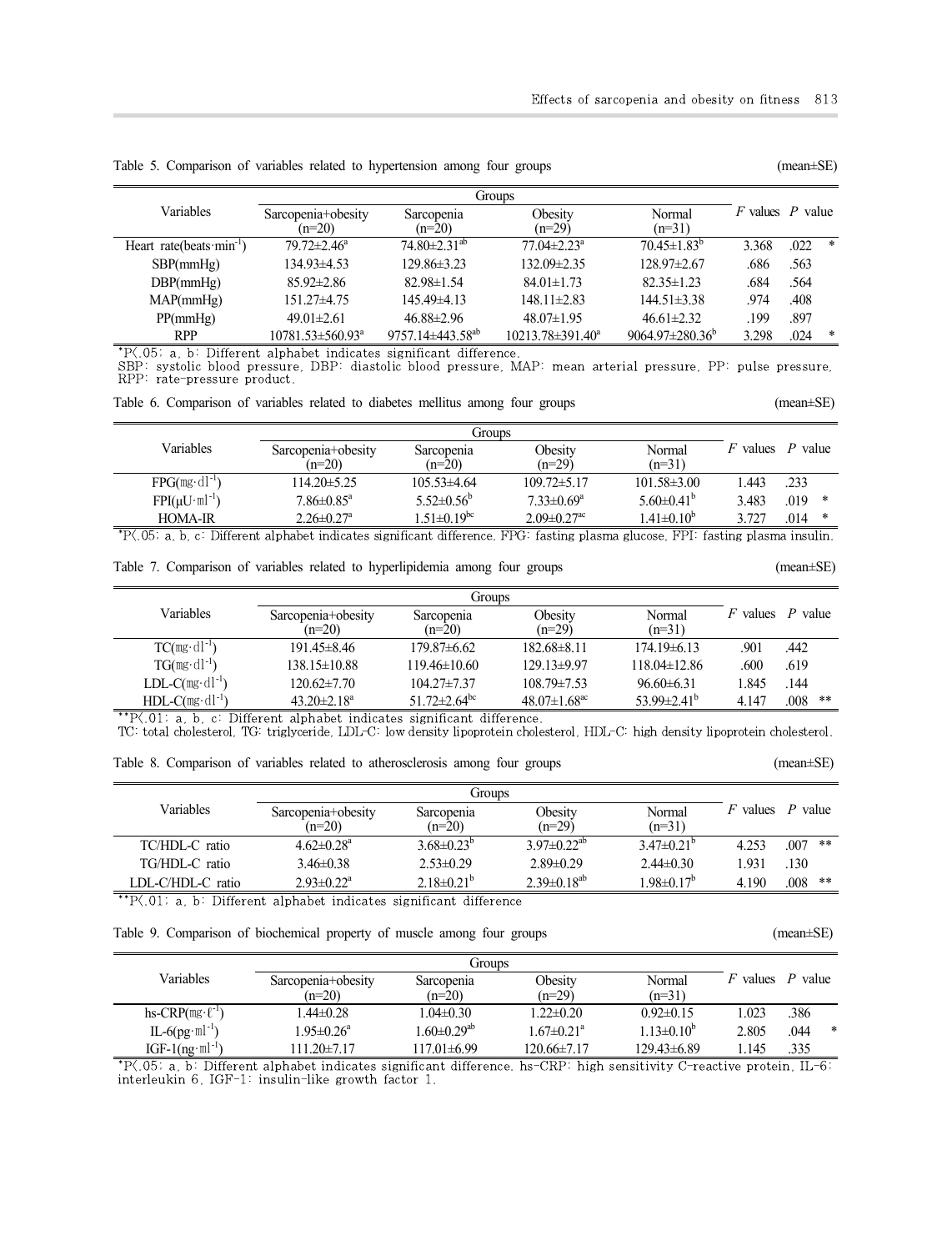상집단에 비해 유의하게 낮았으며, 의자앉았다일어서기 와 tandem test는 근감소증+비만집단이 정상집단에 비해 유의하게 낮았다. 앉아윗몸앞으로굽히기는 정상집 단에 비해 세 집단이 유의하게 낮았다<Table 3>.

등속성 근기능을 비교한 결과, 신전 최대힘효율은 근 감소증+비만집단과 근감소증집단이 비만집단과 정상집 단에 비해 유의하게 낮았고, 신전과 굴곡의 평균파워는 근감소증+비만과 근감소증집단이 정상집단에 비해 유 의하게 낮았으며, 신전과 굴곡의 체중당 최대힘효율 및 평균파워는 근감소증+비만집단과 비만집단이 정상집단 에 비해 유의하게 낮았다<Table 4>.

고혈압 지표를 비교한 결과, 근감소증+비만집단과 비만집단의 안정시 심박수와 RPP가 근감소증집단과 정 상집단보다 유의하게 높게 나타났다. 다른 변인에서도 통계적으로 유의한 차이는 나타나지 않았지만 유사한 양 상을 보였다<Table 5>.

당뇨병 지표를 비교한 결과, 근감소증+비만집단과 비만집단의 공복인슐린과 HOMA- IR이 근감소증집단 과 정상집단보다 유의하게 높게 나타났다<Table 6>.

고지혈증 지표를 비교한 결과, 근감소증+비만집단과 비만집단의 HDL-C가 근감소증집단과 정상집단보다 유 의하게 낮게 나타났다<Table 7>.

동맥경화증 지표를 비교한 결과, 근감소증+비만집단 과 비만집단의 TC/HDL-C 비율과 LDL-C/ HDL-C 비율이 근감소증집단과 정상집단보다 유의하게 높게 나 타났다<Table 8>.

근육의 생화학적 특성을 비교한 결과, 근감소증+비 만집단과 비만집단의 IL-6가 근감소증집단과 정상집단 보다 유의하게 높게 나타났다<Table 9>.

# 논 의

### 체격 및 신체구성의 비교

체중과 BMI의 경우 정상집단과 비교하여 근감소증집 단은 유의하게 낮았고, 비만집단은 유의하게 높은 것으 로 나타났으며, 근감소증+비만집단은 정상집단과 유의 한 차이가 없었다. Waters & Baumgartner(2011) 는 체중과 BMI의 경우 근감소증집단은 낮고, 비만집단 은 높으며, 근감소증+비만집단은 정상에 속한다고 보고 하여 이 연구와 일치하였다.

허리둘레, 엉덩이둘레, 그리고 WHR은 정상집단과 비교하여 근감소증+비만집단과 비만집단에서 유의하게 높게 나타났고, 근감소증집단에서 유의하게 낮게 나타났 다. 허리둘레와 WHR은 복부의 비만 정도를 평가하는 데 가장 유용한 지표로서 심혈관질환의 주요 위험인자로 알려져 있으며, 허리둘레는 심혈관질환을 예측하는데 있어 서 체중보다 더 중요한 위험인자로 보고되었다(Pouliot et al., 1994). 특히, 비만 노인의 경우 BMI가 정상이더 라도 복부비만인 경우 고혈압, 인슐린 저항성, 그리고 고지혈증 등이 증가하면서 그 결과로 심혈관질환 및 대 사증후군의 발병 위험이 높아진다(Zhu et al., 2002).

제지방량은 정상집단과 비만집단에서 근감소증집단 과 근감소증+비만집단보다 유의하게 높게 나타났으며, 체지방량과 체지방률은 비만집단과 근감소증+비만집단 에서 정상집단과 근감소증집단보다 유의하게 높게 나타 났다. Waters & Baumgartner(2011)는 근감소증+ 비만집단은 근육량의 저하와 체지방의 증가가 동시에 나 타나고, 비만집단의 근육량과 체지방량이 모두 정상집단 보다 높으며, 근감소증집단은 근육량과 지방량이 모두 감소되어 있다고 보고하여 이 연구의 결과와 일치하였 다. 전술한 내용을 종합하며, 이 연구에서 적용한 근감 소증과 비만의 기준에 따라 네 집단을 구성한 것이 매우 적절하게 이루어졌다고 판단된다.

### 체력의 비교

### 일상생활체력의 비교

노인의 근력은 50세 이후부터 매 10년 마다 약 15% 씩 감소되는 것으로 보고되었다(Deschenes, 2004). Stenholm et al.(2009)은 65~79세 노인을 대상으로 악력을 측정한 결과 정상집단에 비해 근감소증+비만집 단과 근감소증집단에서 유의한 저하가 나타났으며, 80 세 이상 노인의 경우는 집단에 관계없이 모두 저하되어 있다고 보고하였다. 이 연구에서는 평균 75세 정도의 노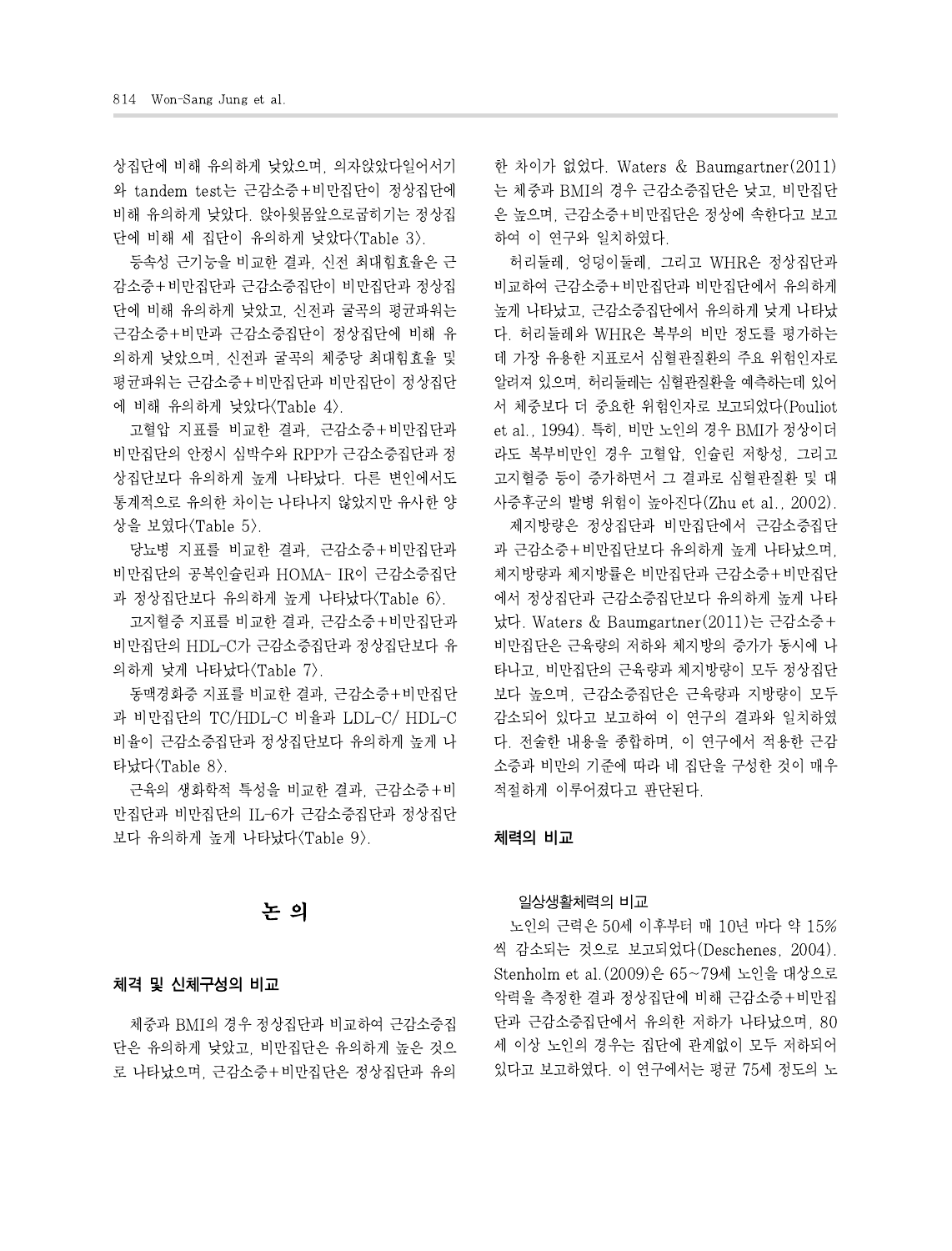인 여성을 대상으로 측정한 결과 근감소증+비만집단과 근감소증집단에서 통계적으로 유의한 저하가 나타나 선 행연구와 일치하였다. 이와 관련하여 Chang et al. (2015)은 근감소증+비만집단과 근감소증집단의 악력 이 정상집단보다 유의하게 낮게 나타났으며, 근감소증과 비만을 동시에 가지고 있는 집단에서 보다 더 낮게 나타 났다고 보고하여 이 연구의 결과를 뒷받침 해준다. 근감 소증집단에서 근력의 저하가 나타난 것은 근육량이 감소 된 노인에게서 주로 속근의 근섬유 크기와 수가 감소되 며, 그 결과 근력이 저하된다고 설명한 Deschenes (2004)의 연구결과로 일부 해석될 수 있을 것이다.

연령의 증가에 따른 근지구력의 변화는 근력의 변화 와 같은 경향이 나타나며, 저하되는 속도는 근력보다 빠 르다(Manini et al., 2013). 이 연구에서 상지 근지구 력을 평가한 아령들기에서는 정상집단과 비교하여 근감 소증+비만집단과 근감소증집단에서 유의하게 낮게 나 타났지만, 하지 근지구력을 평가한 의자앉았다일어서기 에서는 정상집단과 비교하여 근감소증+비만집단에서만 유의하게 낮게 나타났다. 상지 근지구력은 근력과 유사 한 경향을 보였으며, 이는 Deschenes(2004)가 설명한 근섬유 크기와 수의 감소에 기인한 것으로 판단된다. 하지 근지구력에서는 근감소증집단 및 비만집단이 정상집단 과 유의한 차이가 나타나지 않았는데, 이는 상지보다 하 지의 근지구력이 더 빨리 저하되기 때문에(Milanović et al., 2013) 정상집단의 하지 근지구력도 낮기 때문 에 나타난 결과로 보이지만 수치가 정상범위에 있기 때 문에 직접적인 원인으로 보기에는 다소 무리가 있다. 하 지 근지구력의 감소는 일상생활 장애, 보행 장애, 그리 고 낙상의 원인이 되기 때문에(Emilio et al.,2014) 근감소증+비만집단의 경우 보행 장애와 낙상의 예방을 위한 각별한 관리가 필요하다.

근감소증 및 비만과 같이 근육량의 감소와 체지방량 의 증가가 나타나면 근육조직의 탄력이 감소되고 관절 구조 및 기능의 부정적인 변화가 초래되어 관절의 가동 범위가 감소되며(Han et al., 2016), 고관절, 무릎, 그 리고 발목의 제한된 가동성은 보행의 부정적인 변화를 유발하여 낙상의 위험성을 높인다(Kang & Dingwell, 2008). 유연성을 평가하기 위하여 앉아윗몸앞으로굽히 기를 실시한 결과 정상집단과 비교하여 세 집단 모두 유 의하게 저하되었고, 이는 선행연구 결과(Sanada et al., 2012)와 일치하였다. 근감소증과 비만은 개별적으 로, 그리고 복합적으로 유연성에 부정적인 영향을 주는 것을 알 수 있다.

이 연구에서는 정적 평형성을 평가하기 위하여 눈뜨 고외발서기를 측정하였고, 동적 평형성을 평가하기 위하 여 tandem test와 up and go를 측정하였다. 그 결과 눈뜨고외발서기에서는 네 집단 간에 유의한 차이가 나타 나지 않았으나, tandem test는 근감소증+비만집단에 서 유의하게 저하되었고, up and go는 근감소증+비만 집단과 근감소증집단에서 유의하게 저하되었다. 즉, 정 적 평형성보다는 동적 평형성이 근감소증과 비만의 영향을 더 받은 것으로 정리할 수 있다. 이와 관련하여 Chang et al.(2015)도 근감소증+비만집단에서 평형성이 저 하되었다고 보고하여 이 연구의 결과와 일치하였다. 아울러 Hardyet al.(2013)은 근기능이 저하되고 BMI가 높 을 때 평형성이 저하되었다고 보고하였고, Pisciottano et al.(2014)은 비만 여성의 경우 근육 내 침착된 지질 에 의해 근력 생산 능력이 저하되어 평형성이 감소되었 다고 보고하였다. 따라서 이 연구에서 나타난 동적 평형 성의 저하는 근기능의 약화와 비만 모두의 부정적인 영 향에 기인한 것으로 해석된다.

이 연구에서 심폐지구력의 지표인 VO<sub>2</sub>max를 측정하 여 비교한 결과 정상집단보다 근감소증+비만집단과 근 감소증집단에서 유의하게 낮게 나타났다. 이와 관련하여 Aragao et al.(2010)은 근감소증+비만, 근감소증, 비 만, 그리고 정상 여성 간에 VO<sub>2</sub>max를 비교한 결과 근 감소증이 있는 집단에서 유의하게 낮게 나타났으며, 특 히 근감소증과 비만이 병행되었을 때 더욱 낮게 나타났 다는 이 연구와 일치된 결과를 보고하였다. 또한 Kim et al.(2014)은 심폐지구력이 골격근량과 정적 상관이 있으며, 체지방량과는 부적 상관이 있다고 보고하여 이 연구의 결과를 뒷받침 한다.

근감소증과 비만은 심폐지구력 감소의 원인이 되지 만, 한편으로는 심폐지구력의 감소가 신체활동의 감소, 근육량의 감소, 비만, 인슐린 저항성, 그리고 만성 염증 을 초래하여 근감소증과 비만을 다시 가속화 시킨다는 점(Kim et al., 2017)을 주목해야 한다. 이와 같은 점 을 고려할 때 심폐지구력은 근감소증을 평가하는 중요한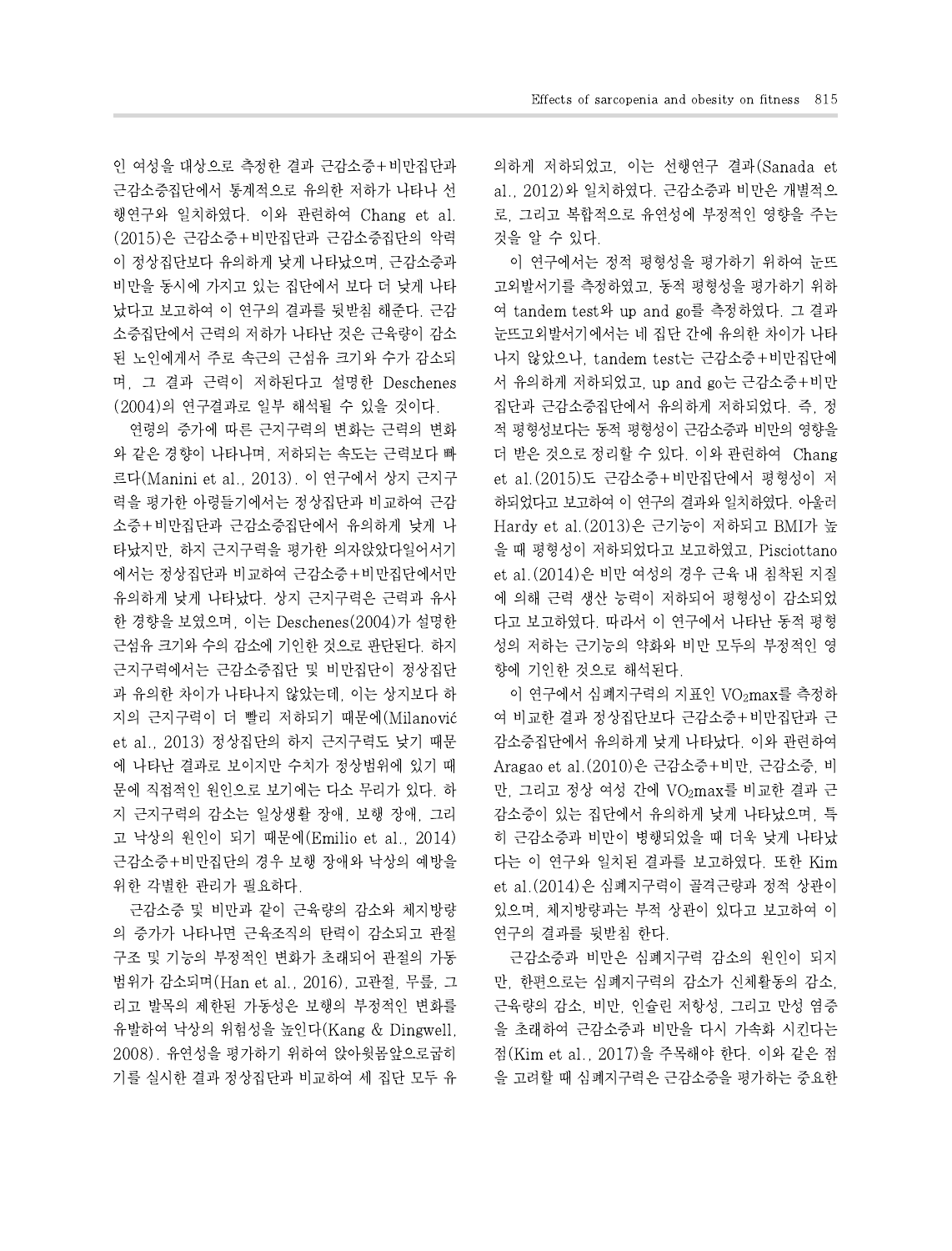지표가 될 수 있으며, 심폐지구력을 향상시키는 것은 이 연구에서 나타난 근감소증+비만 및 근감소증의 개선에 긍정적인 영향을 줄 것으로 기대된다.

일상생활체력의 결과를 종합해 보면, 근감소증이 근 력, 상지 근지구력, 유연성, 그리고 심폐지구력에 부정 적인 영향을 미치며, 근감소증에 더하여 비만을 동시에 가지고 있는 경우 체력의 약화가 더욱 가중되는 것으로 정리할 수 있다.

### 등속성 근기능의 비교

이 연구에서 무릎관절의 등속성 근기능을 비교한 결 과 근감소증+비만집단과 근감소증집단의 신전 최대힘 효율이 비만집단과 정상집단에 비하여 유의하게 낮게 나 타난 반면, 굴곡 최대힘효율은 집단 간에 유의한 차이가 나타나지 않았다. Cramer et al.(2015)은 60°/sec부 터 240°/sec까지 등속성 근기능을 측정한 결과 신전 시 등속성 근기능이 type II 근육의 비중과 상관관계가 매 우 높다고 보고하였다. 아울러 노인의 경우 type II 근 육의 손실 정도가 크고, 근감소증 노인의 경우 일반 노 인에 비하여 type II 손실이 더 크며, 특히 여성은 남성 보다 근육의 손실이 더욱 크게 나타났다(Kramer et al., 2017). 따라서 신전 최대힘효율에서 집단 간에 유 의한 차이가 나타난 것으로 판단되며, 근감소증집단의 수치가 낮게 나타난 것은 선행연구 결과와 일치한 것이 다. 한편, 굴곡 최대힘효율에서 집단 간에 유의한 차이 가 나타나지 않았던 것은 신전 시 필요한 대퇴부 전면의 근육이 굴곡 시 필요한 대퇴부 후면의 근육보다 크다는 Segal et al.(2011)의 주장으로 일부 해석될 수 있다.

상대적인 수치를 의미하는 체중당 최대힘효율에서는 절대적인 수치를 의미하는 최대힘효율과 다소 다른 양상 의 결과가 나타났다. 체중당 최대힘효율은 근감소증+비 만집단과 비만집단의 수치가 정상집단에 비하여 유의하 게 낮았다. 이는 Schmitz et al.(2007)의 연구결과와 일치하는 것으로서, 이와 같은 이유는 비만집단의 체중 과 BMI가 정상집단보다 높았지만, 제지방량에서는 유 의한 차이가 나타나지 않았기 때문이라고 해석된다. 즉, 비만집단의 체중이 다른 세 집단에 비하여 가장 높았지 만, 체중대비 상대적인 근육량이 높지 않았기 때문에 체 중당 최대힘효율에서 정상집단보다 굴곡과 신전 모두 낮 게 나타난 것으로 판단된다. 따라서 골격근량이 적고, 동시에 체중대비 최대힘효율이 낮은 비만집단의 특징을 내포한 근감소증+비만집단의 경우 다른 집단에 비하여 근기능의 저하로 인한 신체활동량 저하, 보행 장애, 그 리고 낙상 등과 같은 문제에 더 많이 노출될 가능성이 크 므로 이를 예방하기 위한 노력이 요청된다. 근감소증+ 비만집단의 경우 평균 파워와 체중당 평균파워에서도 가 장 낮은 수치를 보여 이와 같은 주장을 뒷받침한다.

### 생활습관병 지표의 비교

### 고혈압 지표의 비교

안정시 심박수는 고혈압 및 심혈관질환의 발생을 예 측하고 자율신경계의 이상을 파악할 수 있는 중요한 예 측 요인이다(Courand & Lantelme, 2014). 이 연구 에서 안정시 심박수는 정상집단에 비해 근감소증+비만 집단과 비만집단에서 유의하게 높게 나타났으며, 근감소 증집단은 높은 경향만 보였다. 즉, 비만이 안정시 심박 수에 가장 나쁜 영향을 주는 것으로 나타난 것이다. Whelton et al.(2014)은 안정시 심박수가 증가할수록 혈압, TG, BMI, 허리둘레, hs-CRP, 그리고 IL-6가 증가되었다고 보고하여 안정시 심박수의 중요성을 주장 한 바 있다. 또한 Thayer et al.(2010)은 안정시 심박 수가 자율신경계에 의해 조절되고, 교감신경과 부교감신 경의 길항작용이 깨져 교감신경이 과도하게 자극받을 때 안정시 심박수가 증가되며, 이와 같은 반응은 주로 비만 자에게서 자주 나타난다고 보고하였다. 따라서 비만을 갖고 있는 두 집단에서 안정시 심박수가 유의하게 높게 나타난 것으로 해석되며, 안정시 심박수의 증가는 고혈 압과 고지혈증 등의 만성질환을 초래하기 때문에 (Cryer, 2004) 비만자의 경우 안정시 심박수의 감소를 위한 적극적인 관리가 필요할 것이다.

SBP 및 DBP와 관련하여 Lu et al.(2013)은 비만 집단의 수치가 유의하게 높았다고 보고하였고, Baek et al.(2014)은 근감소증집단의 수치가 유의하게 높았다 고 보고하였다. 그러나 이 연구에서는 네 집단 간에 유 의한 차이가 나타나지 않았고, 근감소증+비만집단과 비 만집단의 수치가 다소 높은 경향을 보였다. 이는 네 집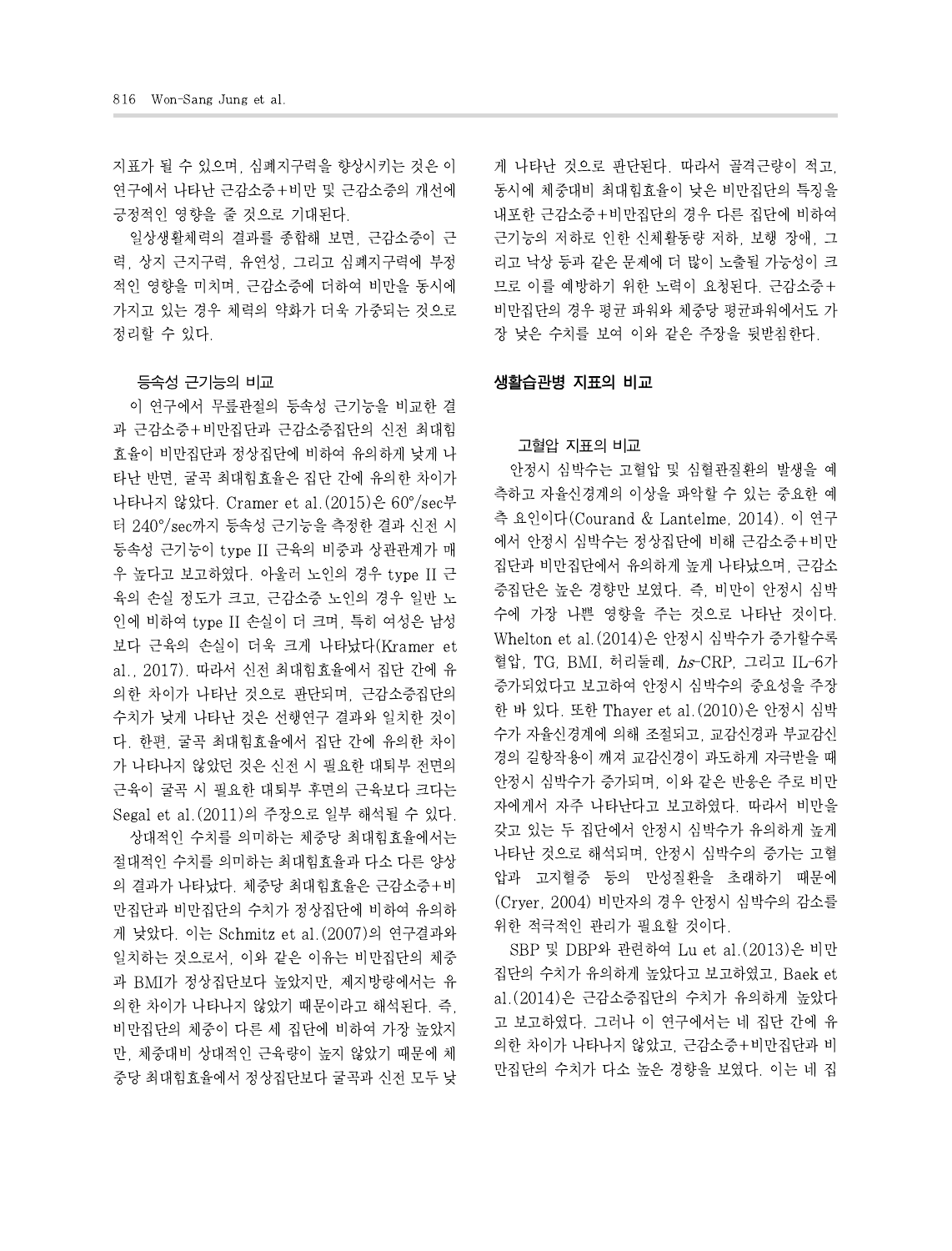단 간에 유의한 차이가 나타나지 않았으나 비만집단에서 다소 높은 경향을 보였다는 Han et al.(2014)의 연구 결과와 일치한다. 이 연구에서 SBP의 경우 네 집단 간 에 유의한 차이가 나타나지 않았지만 근감소증+비만집 단과 비만집단의 수치가 각각 134.93±4.53 mmHg와 132.09±2.35 mmHg으로 나타난 것은 수축기 혈압이 130 mmHg 이상일 때 대사증후군의 원인이 된다는 Grundy et al.(2005)의 주장을 고려할 때 임상적으로 큰 의미를 내포하고 있다고 사료된다. 비만은 고지혈증 및 당뇨병과도 밀접한 관계가 있으며, 비만 상태가 지속 될 경우 혈관 내 높은 콜레스테롤과 당이 혈관내피세포에 손상을 주어 혈관 기능을 떨어뜨리기 때문에(Bartnik et al., 2004) 혈압이 높아지고 심혈관질환으로 이어질 가능성이 커질 수 있다. 따라서 근감소증+비만집단과 비만집단의 경우 SBP의 감소를 위한 노력이 필요해 보 인다.

심근 산소소비량과 심근에 대한 부담의 지표가 되는 RPP는 수축기혈압과 심박수의 곱으로서, RPP가 낮을 수록 심근기능이 좋고 허혈이 적다는 것을 의미한다 (Ansari et al., 2012). 이 연구에서 비만집단의 RPP 가 정상집단에 비해 유의하게 높았고,근감소증집단은 정상집단보다 높았지만 유의한 차이를 보이지는 않았다. RPP는 연령과 BMI의 증가에 의하여 높아지기 때문에 (Hui et al., 2000), 비만집단의 BMI가 정상집단보다 높아 RPP가 높게 나타난 것으로 해석된다.

### 당뇨병 지표의 비교

당뇨병 지표를 비교한 결과 공복인슐린은 근감소증+ 비만집단과 비만집단이 근감소증집단과 정상집단에 비 해 유의하게 높았으며, HOMA-IR은 근감소증+비만집 단이 정상집단에 비해 유의하게 높았다.즉, 비만자의 경우 인슐린 저항성에 문제가 있으며, 근감소증을 함께 가지고 있는 경우 그 심각성이 더해지는 것으로 정리할 수 있다. 이는 근감소증+비만집단과 비만집단의 인슐린 저항성이 악화되어 있다고 보고한 선행연구의 결과 (Lim et al., 2011; Baek et al., 2014)와 일치하는 것이다.

비만은 인슐린 저항성의 증가 및 당뇨병과 밀접한 상 관관계를 보이며, 유리지방산, 호르몬, 그리고 염증 등 을 분비하여 인슐린 저항성을 유도한다(Winer et al., 2016). 이와 관련하여 비만집단의 당뇨병 발병률이 정 상집단보다 2~7배 높았으며, 근감소증과 비만을 동시 에 가지고 있는 경우 당뇨병 발병률이 3~11배 높게 나 타나(Baek et al., 2014) 당뇨병과 관련하여 비만의 위험성이 높은 것을 알 수 있으며, 특히 근감소증과 비 만이 동반된다면 그 위험성은 배가 될 것으로 판단된다. 특히, 연령의 증가는 당뇨병을 유발하는 인슐린 저항성 을 악화시키기 때문에 비만 노인의 인슐린 저항성 개선 을 위한 대책 마련이 시급해 보인다.

한편, 이 연구에서 근감소증집단의 경우 인슐린 저항 성에 문제가 적은 것으로 나타났는데, 이는 공복인슐린 이 BMI와 정적 상관이 있다고 보고한 Lazarus et al.(1997)의 연구결과를 고려할 때 근감소증집단의 BMI가 낮았기 때문에 정상집단과 유의한 차이가 나타 나지 않았던 것으로 해석된다.

### 고지혈증 지표의 비교

고지혈증 발병률과 관련하여 Baek et al.(2014)은 정상집단과 비교하여 근감소증집단의 발병률이 1.46배 높았고, 비만집단은 2.12배 높았으며, 근감소증+비만 집단은 2.82배 높았다고 보고하였다. 이 결과는 비만이 고지혈증과 밀접한 관계를 가지고 있다는 것을 의미한 다. 비만자에게서 나타나는 체지방률의 증가는 TC, LDL-C 및 TG의 증가,그리고 HDL-C감소 등의 지질 대사의 문제를 초래하며, 결과적으로 심혈관질환의 발생 률을 증가시키기 때문에(Kohli et al., 2017) 고지혈 증을 예방하는 것이 매우 중요하다.

이 연구에서 고지혈증 지표인 TC, TG, LDL-C, 그 리고 HDL-C를 비교한 결과 비만집단의 HDL-C가 정 상집단에 비해 유의하게 낮은 것으로 나타났다. 이와 관 련된 선행연구를 살펴보면, Lim et al.(2011)은 TC, TG, LDL-C, 그리고 HDL-C 모두 네 집단 간에 유의 한 차이가 나타나지 않았다고 보고하였고, Kim et al.(2013)은 정상집단과 비교하여 비만집단의 TG가 높고 HDL-C가 낮았다고 보고하였으며, Han et al. (2014)은 정상집단과 비교하여 근감소증+비만집단, 근감소증집단, 그리고 비만집단의 TG가 유의하게 높았 다고 보고하였다. 이와 같이 선행연구에서 고지혈증 지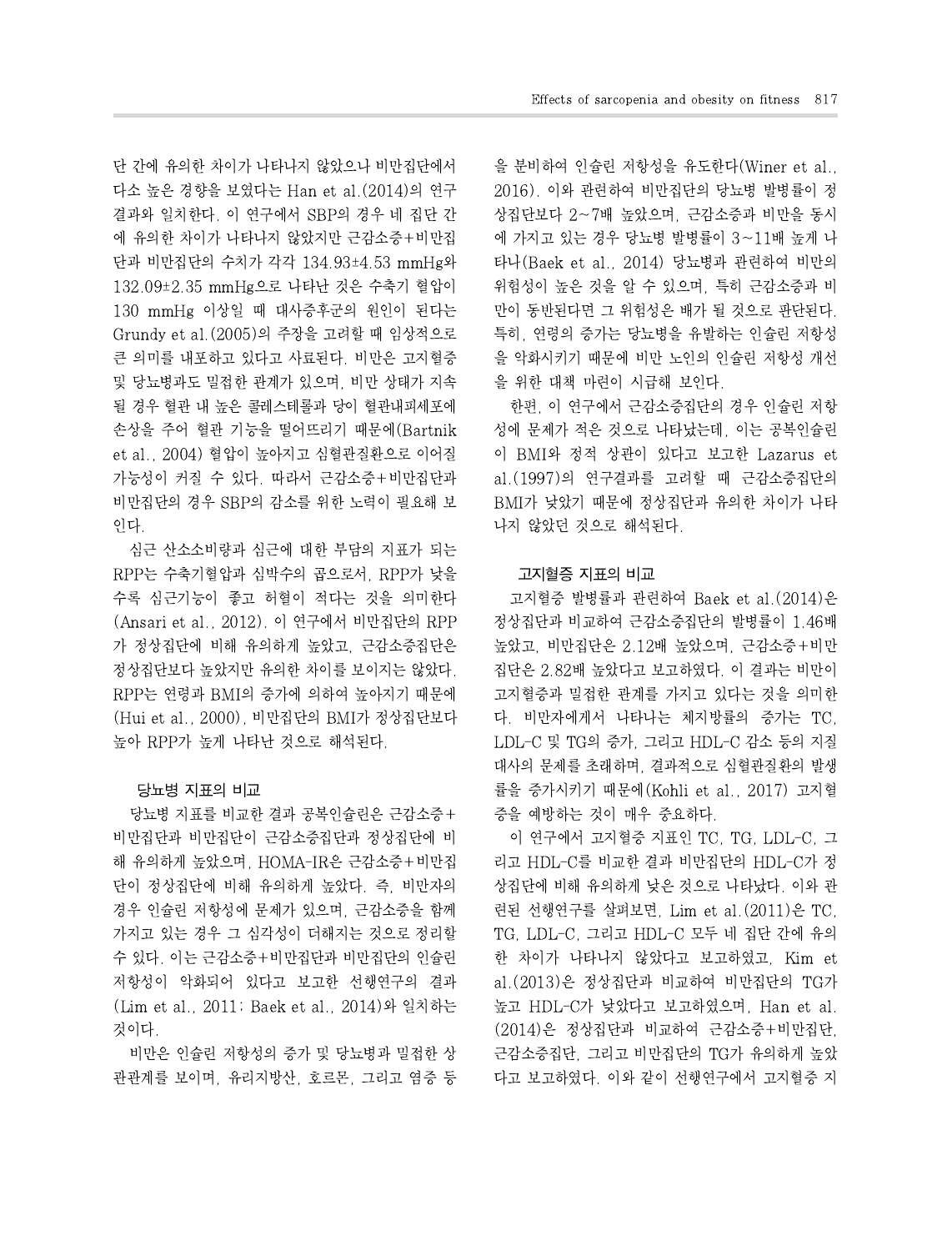표와 관련된 결과가 일관성 있게 나타나지는 않았지만, 정상집단에 비하여 비만집단의 TG가 높고 HDL-C가 낮다는 결과는 비교적 일관성 있게 나타났으며, 이는 이 연구의 결과와도 유사하다. 따라서 비만자에게 있어서 고지혈증 예방을 위한 지속적인 관리가 필요하다.

### 동맥경화증 지표의 비교

동맥경화증의 위험을 평가하는 동맥경화지수를 비교한 결과 정상집단에 비해 근감소증+비만집단의 TC/HDL-C 비율과 LDL-C/HDL-C 비율이 유의하게 높게 나타났 으며, 근감소증집단과 비만집단에서는 유의한 차이가 나 타나지 않았다. Baek et al.(2014)은 정상집단에 비해 근감소증+비만집단의 TC/HDL-C 비율과 TG/HDL-C 비율이 유의하게 높았다고 보고하여 이 연구의 결과와 유사했다. Bhan et al.(2010)은 65세 이상 노인을 대 상으로 정상집단, 과체중집단, 그리고 비만집단을 비교 한 결과 정상집단과 비교하여 과체중집단과 비만집단의 TC/HDL-C 비율이 유의하게 높게 나타났다고 보고하 였다. 동맥경화지수는 비만도와 비례하여 증가되며, TC, TG, LDL-C, 그리고 HDL-C의 변화와 관련이 있 는 것으로 나타났다(Bahat & Ilhan, 2016). 특히, TC/HDL-C 비율은 심혈관질환을 예측하는 주요 인자 로서, 이 비율이 근감소증+비만집단에서 유의하게 증가 된 것은 심혈관질환의 발병률이 높아진 것을 의미하므로 각별한 주의가 요청된다.

선행연구를 통하여 TG/HDL-C 비율이 심혈관계 기 능과 관련이 높은 것으로 보고되었으나 이 연구에서 집 단 간에 TG/HDL-C 비율의 유의한 차이가 나타나지 않은 것은 각 집단의 TG 수치가 정상 범위 안에 있었고 네 집단 간에 유의한 차이가 나타나지 않았기 때문이라 고 해석된다. 따라서 이상의 결과들을 종합해 볼 때. 동 맥경화증을 판단하는 데 있어서 TG의 변화보다 TC와 HDL-C의 변화가 더 중요한 것으로 판단된다.

### 근육의 생화학적 특성의 비교

hs-CRP는 네 집단 간에 통계적으로 유의한 차이가 나타나지 않았지만 근감소증+비만집단의 수치가 다른 집단에 비하여 1.2~1.5배 높은 것으로 나타났다. 선행 연구를 살펴보면 Atkins et al. (2014)은 근감소증+비 만집단과 비만집단의 hs-CRP가 정상집단에 비해 유의 하게 높았다고 보고하였고, Kim et al.(2013)은 근감 소증+비만집단의 hs-CRP가 근감소증집단, 비만집단, 그리고 정상집단에 비해 유의하게 높았다고 보고하였다. 이와 같이 hs-CRP의 증가는 비만으로 인한 지방조직의 증가와 세포에서 분비되는 염증성 사이토카인 분비의 촉 진에 기인하는 것으로 판단된다. Sara et al.(2017)은 최근 일반 노인의 만성 염증이 심혈관질환과 매우 높은 연관성이 있으며, 특히 hs-CRP는 고지혈증 및 동맥경 화증 지표와 밀접한 관계가 있다고 보고한 바 있다. 이 연구에서 hs-CRP의 유의한 차이가 나타나지 않았지만 근감소증+비만 노인의 hs-CRP가 높게 나타난 것을 보 았을 때 이들을 대상으로 염증상태의 개선을 위한 노력 이 필요할 것이다.

염증성 사이토카인 중 하나인 IL-6는 골격근량과 근력, 체지방량, 그리고 신체기능과 매우 밀접한 관련이 있으 며, 체지방의 증가는 염증성 사이토카인을 분비하여 근육의 이화작용을 촉진시키는 악순환을 초래한다(Schrager et al., 2007). 이 연구에서 IL-6는 근감소증+비만집 단과 비만집단이 정상집단에 비하여 유의하게 높은 것으 로 나타나 비만과 밀접한 관련이 있는 것으로 밝혀졌다. 그러나 만성 염증을 유발하고 심혈관질환의 위험도를 증 가시키는 것이 비만의 문제로 알려져 왔지만 최근에는 근감소증과도 매우 밀접한 관계가 있다고 보고되었다 (Dutra et al., 2017). 노인의 높은 만성 염증 수준은 근육의 합성을 방해하여 골격근량을 감소시키며 (Kalinkovich & Livshits, 2017), 근 감소로 인하여 유발된 인슐린 저항성은 인슐린의 민감도를 낮추며, 효 율적인 단백질 합성을 방해하여 골격근에 부정적인 영향 을 미친다(Cleasby et al.,2016). 따라서 이 연구의 근감소증+비만집단에서 정상집단보다 IL-6가 높게 나 타난 것은 선행연구의 결과와 일치하는 것으로 판단된 다. 이는 근감소증과 비만이 동반된 노인의 경우 만성 염증에 쉽게 노출된다는 것을 의미하므로 근감소증+비 만 노인의 염증 상태에 대한 지속적인 연구가 요청된다. 노화로 인한 단백질 합성수준의 감소는 GH와 근육량

의 감소를 초래하며, 노인의 경우 GH로 인한 성장과 촉 진을 조절하는 IGF-1의 감소로 이어진다(Kim et al., 2017). 이 연구에서는 네 집단 간에 IGF-1의 유의한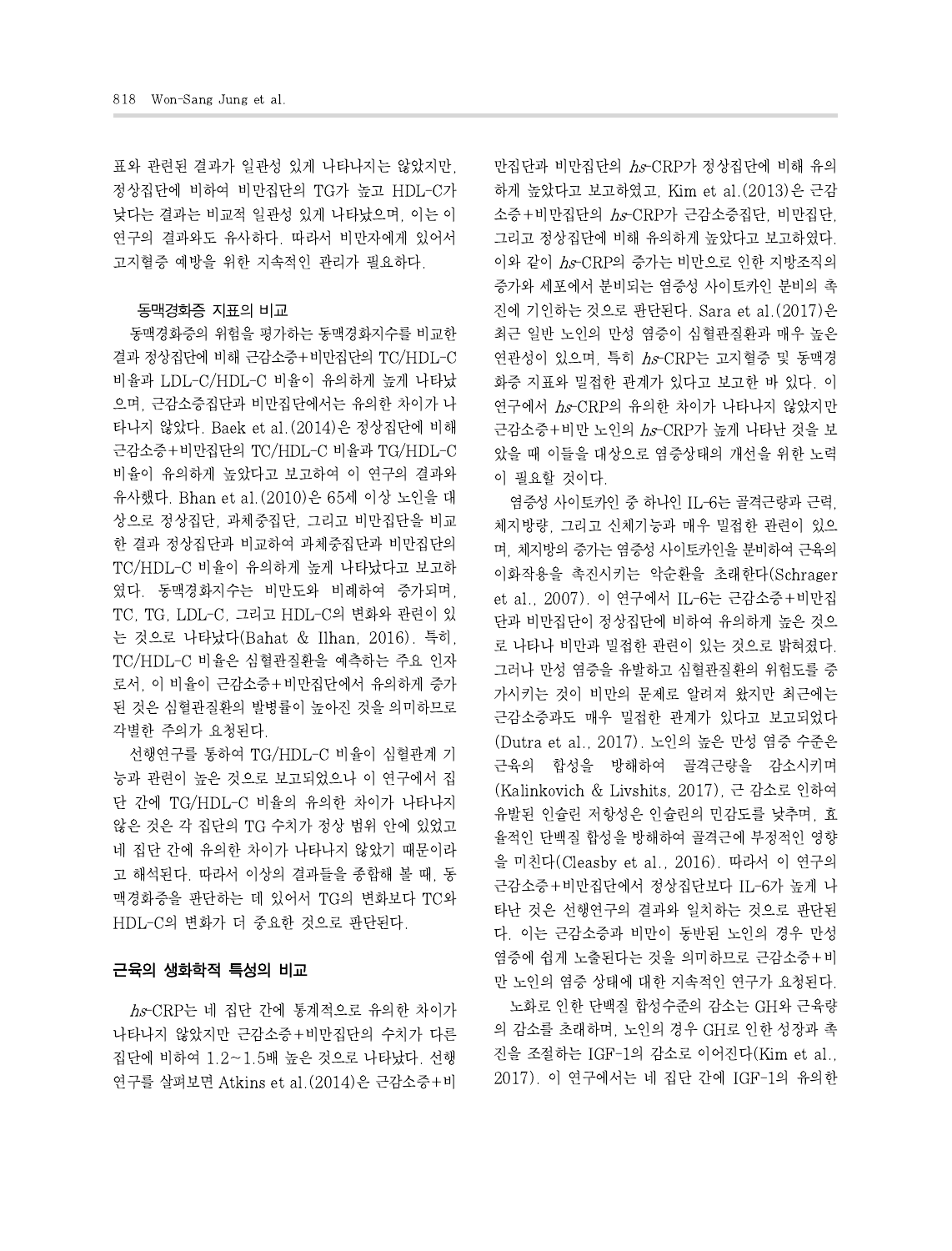차이가 나타나지 않았지만 정상집단에 비해 근감소증+ 비만집단, 근감소증집단, 그리고 비만집단에서 낮게 나 타났다. 이와 관련하여 Poggiogalle et al.(2016)은 노인 여성을 대상으로 근감소증+비만집단과 근감소증 집단의 IGF-1을 비교한 결과 이 연구와 동일하게 유의 한 차이가 나타나지 않았다고 보고하면서, 집단 간에 IGF-1의 유의한 차이가 나타나기 위해서는 비만도보다 BMI, 신체활동 수준, 그리고 규칙적인 운동의 여부가 더 중요하다고 주장하였다. 이 연구에서 근감소증+비만 집단과 정상집단 간에 IGF-1의 유의한 차이가 나타나 지 않은 것은 두 집단 간에 BMI의 유의한 차이가 나타 나지 않은 것에 일부 기인한다고 해석된다.

# 결 론

이 연구에서 노인 여성을 대상으로 근감소증+비만집 단, 근감소증집단, 비만집단, 그리고 정상집단 간에 체 력, 생활습관병 지표, 그리고 근육의 생화학적 특성을 비교하여 다음과 같은 결과를 얻었다.

1) 근감소증+비만집단과 근감소증집단의 악력, 상완 굴신력, 앉아윗몸앞으로굽히기, up and go, 그리고 VO2max가 정상집단에 비해 유의하게 낮았다. 근감 소증+비만집단과 비만집단의 신전과 굴곡 체중당 최 대힘효율 및 평균파워가 정상집단에 비해 유의하게 낮았다.

2) 근감소증+비만집단과 비만집단의 HRrest와 RPP 가 정상집단에 비해 유의하게 높았다. 근감소증+비 정상집단에 비해 유의하게 높았고, 근감소증+비만집 단의 HOMA-IR이 정상집단에 비해 유의하게 높았다. 유의하게 낮았다. 근감소증+비만집단의 TC/HDL-C 비율과 LDL-C/HDL-C 비율이 정상집단에 비해 유 의하게 높았다.

3) 근육의 생화학적 특성 중 IL-6은 근감소증+비만 집단과 비만집단이 정상집단에 비해 유의하게 높았다.

이상의 결과를 종합해 보면, 근감소증 노인 여성은 전

반적으로 체력이 저하되어 있으며, 비만 노인 여성은 상 대적인 등속성 근기능, 생활습관병 지표, 그리고 염증 지표가 악화되어 있는 것으로 나타났다. 특히, 근감소증 과 비만이 동반된 노인 여성의 경우 체력과 생활습관병 지표가 모두 저하되어 있는 것으로 나타났다. 이 연구를 통하여 근감소증과 비만이 각각 특정 문제점을 내포하고 있으며, 두 가지 상태가 동반되어 나타났을 때 문제가 더 심각해진다는 것을 알 수 있었다. 따라서 먼저 근감 소증 혹은 비만을 예방·개선하기 위한 각각의 노력이 필 요하며, 특히 근감소증+비만으로 이어지지 않도록 적극 적인 노력이 필요할 것이다. 아울러 신체구성 특성에 적 합한 운동처방을 해야 할 것으로 판단된다.

# 참고문헌

- Ansari, M., Javadi, H., Pourbehi, M., Mogharrabi, M., Rayzan, M., Semnani, S., Jallalat, S., Amini, A., Abbaszadeh, M., Barekat, M., & Nabipour, I.(2012). The association of rate pressure product (RPP) and myocardial perfusion imaging (MPI) findings: a preliminary study. *Perfusion, 27*(3), 207-213.
- Aragao, F., Abrantes, C., Gabriel, R., Mota, P., & Moreira, H.(2010). Cardiorespiratory fitness and sarcopenic obesity in postmenopausal women. *Obesity Reviews, 11*(1), 350-351.
- 만집단과 비만집단의 공복인슐린이 근감소증집단과 population-based cohort study of older men. Journal of the Atkins, J. L., Whincup, P. H., Morris, R. W., Lennon, L. T., Papacosta, O., & Wannamethee, S. G.(2014). Sarcopenic obesity and risk of cardiovascular disease and mortality: a *American Geriatrics Society, 62*(2), 253-260.
- 근감소증+비만집단의 HDL-C가 정상집단에 비해 Auyeung, T. W., Lee, J. S. W., Leung, J., Kwok, T., & Woo, J.(2013). Adiposity to muscle ratio predicts incident alternative measurement of sarcopenia and sarcopenic obesity. *Age, 35*(4), 1377-1385.
	- Baek, S. J., Nam, G. E., Han, K. D., Choi, S. W., Jung, S. W., Bok, A. R., Kim, Y. H., Lee, K. S., Han, B. D., & Kim, D. H.(2014). Sarcopenia and sarcopenic obesity and their association with dyslipidemia in korean elderly men: the 2008–2010 korea national health and nutrition examination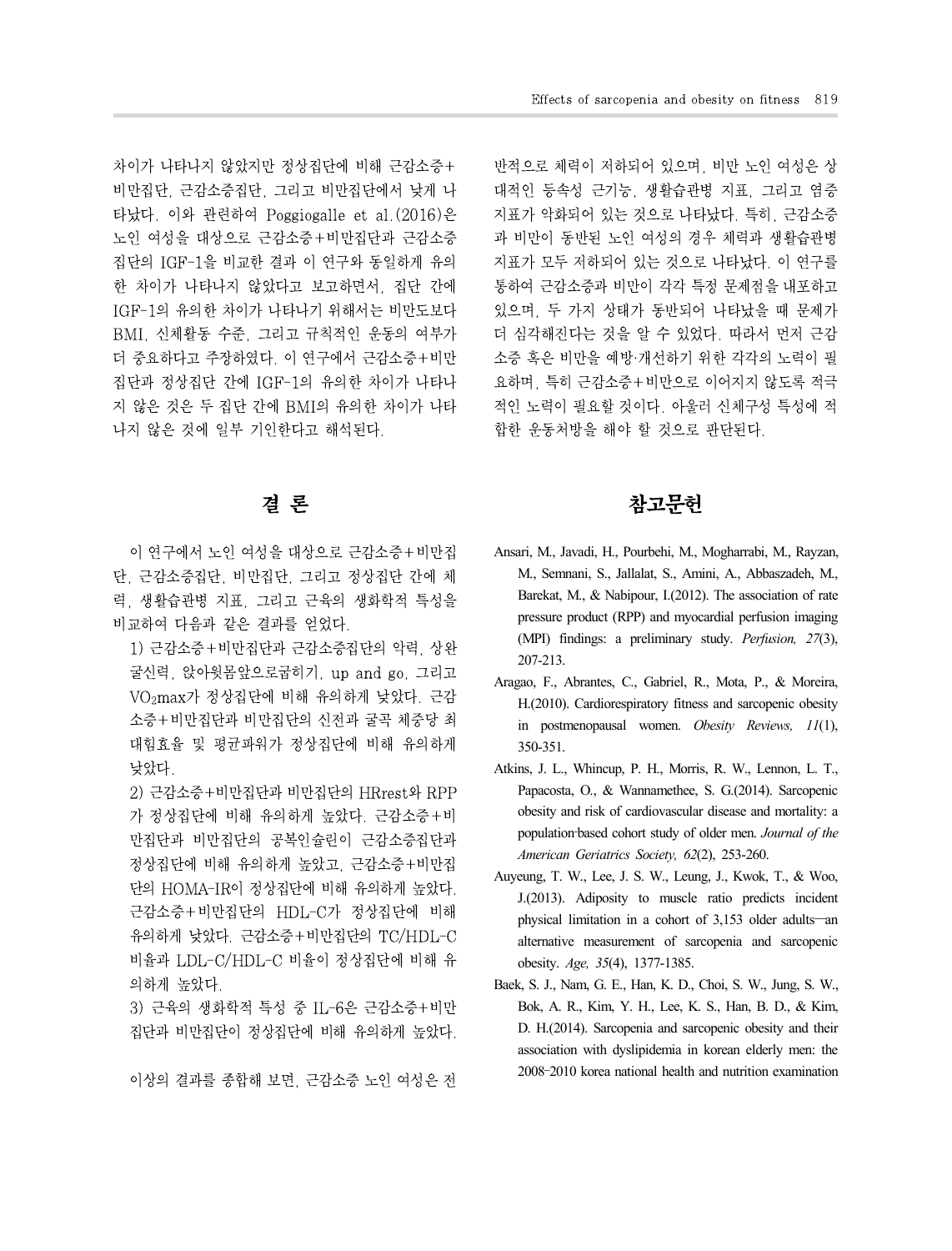survey. *Journal of Endocrinological Investigation, 37*(3), 247-260.

- Bahat, G. & Ilhan, B.(2016). Sarcopenia and the cardiometabolic syndrome: A narrative review. *European Geriatric Medicine, 7*(3), 220-223.
- Bartnik, M., Rydén, L., Ferrari, R., Malmberg, K., Pyörälä, K., Simoons, M., & Öhrvik, J.(2004). The prevalence of abnormal glucose regulation in patients with coronary artery disease across Europe. *European Heart Journal, 25*(21), 1880-1890.
- Bhan, V., Yan, R. T., Leiter, L. A., Fitchett, D. H., Langer, A., T.(2010). Relation between obesity and the attainment of optimal blood pressure and lipid targets in high vascular risk outpatients. *The American Journal of Cardiology, 106*(9), 1270-1276.
- Bouchonville, M. F. & Villareal, D. T.(2013). Sarcopenic Obesity–How Do We Treat It?. *Current Opinion in Endocrinology, Diabetes, and Obesity, 20*(5), 412-419.
- Bray, G. A.(2004). Medical consequences of obesity. *The Journal of Clinical Endocrinology & Metabolism, 89*(6), 2583-2589.
- Breen, L. & Phillips, S. M.(2011). Skeletal muscle protein metabolism in the elderly: interventions to counteract the anabolic resistance of ageing. *Nutrition and Metabolism, 8*(1), 1-11.
- Cesari, M., Penninx, B. W., Pahor, M., Lauretani, F., Corsi, A. M., Williams, G. R., Guralnik, J. M., & Ferrucci, L.(2004). Inflammatory markers and physical performance in older persons. *The Journals of Gerontology Series A: Biological Sciences and Medical Sciences, 59*(3), M242-M248.
- Chang, C. I., Huang, K. C., Chan, D. C., Wu, C. H., Lin, C. C., Hsiung, C. A., Hsu, C. C., & Chen, C. Y.(2015). The impacts of sarcopenia and obesity on physical performance in the elderly. *Obesity Research and Clinical Practice, 9*(3), 256-265.
- Chen. L. K., Liu, L. K., Woo, J., Assantachai, P., Auyeung, T, W., Bahyah, K. S., Chou, M. Y., Chen, L. Y., Hsu, P. S., Krairit, O., Lee, S. W., Lee, W. J., Lee, Y., Liang, C. K., Limpawattana, P., Lin, C. S., Peng, L. N., Satake, S., Suzuki, T., Won, C. W., Wu, C. H., Wu, S. N., Zhang, T., Zeng, P., Akishita, M., & Arai, H.(2014). Sarcopenia in

Asia: consensus report of the Asian working group for sarcopenia. *Journal of the American Medical Directors Association, 15*(2), 95-101.

- Cleasby, M. E., Jamieson, P. M., & Atherton, P. J.(2016). Insulin resistance and sarcopenia: mechanistic links between common co-morbidities. *Journal of Endocrinology, 229*(2), R67-R81.
- Courand, P. Y. & Lantelme, P.(2014). Significance, prognostic value and management of heart rate in hypertension. *Archives of Cardiovascular Diseases, 107*(1), 48-57.
- Lonn, E., Tan, M., Silagy, S., Goodman, S., G. & Yan, A. Cramer, J. T., Jenkins, N. D., Mustad, V. A., & Weir, J. sarcopenic and malnourished elderly beyond simple measurements of muscle strength. *Journal of Applied Gerontology, 2015*, 1-24.
	- Cryer, P. E.(2004). Diverse causes of hypoglycemia-associated autonomic failure in diabetes. *New England Journal of Medicine, 350*(22), 2272-2279.
	- Deschenes, M. R.(2004). Effects of aging on muscle fibre type and size. *Sports Medicine, 34*(12), 809-824.
	- Dutra, M. T., Gadelha, A. B., Nóbrega, O. T., & Lima, R. M.(2017). Body adiposity index, but not visceral adiposity index, correlates with inflammatory markers in sarcopenic obese elderly women. *Experimental Aging Research, 43*(3), 291-304.
	- Emilio, E. J., Hita-Contreras, F., Jiménez-Lara, P. M., Latorre-Román, P., & Martínez-Amat, A.(2014). The association of flexibility, balance, and lumbar strength with balance ability: risk of falls in older adults. *Journal of Sports Science and Medicine, 13*(2), 349-357.
	- Grundy, S. M., Cleeman, J. I., Daniels, S. R., Donato, K. A., Eckel, R. H., Franklin, B. A., Gordon, D. J., Krauss, R. M., Savage, P. J., Smith, S. C., Spertus, J. A., & Costa, F.(2005). Diagnosis and management of the metabolic syndrome. *Circulation, 112*(17), 2735-2752.
	- Han, D. S., Chang, K. V., Li, C. M., Lin, Y. H., Kao, T. W., Tsai, K. S., Wang, T. G., & Yang, W. S.(2016). Skeletal muscle mass adjusted by height correlated better with muscular functions than that adjusted by body weight in defining sarcopenia. *Scientific Reports, 6*, 1-8.
	- Han, K., Park, Y. M., Kwon, H. S., Ko, S. H., Lee, S. H., Yim, H. W., Lee, W. C., Park, Y. G., Kim, M. K., & Park, Y. M.(2014). Sarcopenia as a determinant of blood pressure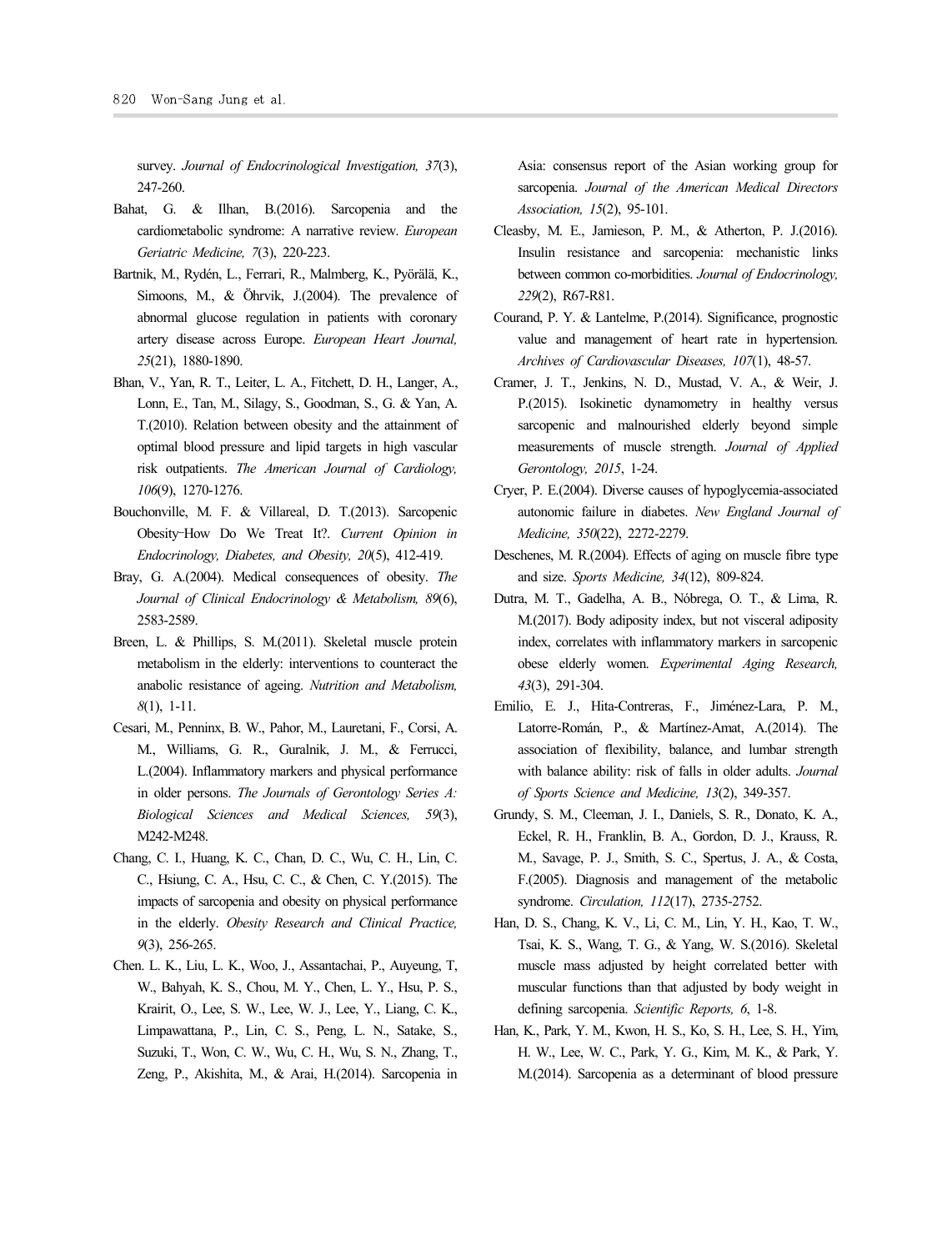in older Koreans: findings from the Korea National Health and Nutrition Examination Surveys (KNHANES) 2008– 2010. *PLoS One, 9*(1), e86902.

- Hardy, R., Cooper, R., Sayer, A. A., Ben-Shlomo, Y., Cooper, C., Deary, I. J., Demakakos, P., Gallacher, J., Martin, R. M., McNeill, G., Starr, J. M., Steptoe, A., Syddall, H., & Kuh, D.(2013). Body mass index, muscle strength and physical performance in older adults from eight cohort studies: the HALCyon programme. *PLoS One, 8*(2), e56483.
- Heyward, V. H. & Gibson, A.(2014). *Advanced Fitness Assessment and Exercise Prescription, 7th edition.* Human Kinetics: Champaign, IL.
- Hui, S. C., Jackson, A. S., & Wier, L. T.(2000). Development of normative values for resting and exercise rate pressure product. *Medicine and Science in Sports and Exercise, 32*(8), 1520-1527.
- Kalinkovich, A. & Livshits, G.(2017). Sarcopenic obesity or obese sarcopenia: a cross talk between age-associated adipose tissue and skeletal muscle inflammation as a main mechanism of the pathogenesis. *Ageing Research Reviews, 35*, 200-221.
- Kang, H. G. & Dingwell, J. B.(2008). Effects of walking speed, strength and range of motion on gait stability in healthy older adults. *Journal of Biomechanics, 41*(14), 2899-2905.
- Kim, J. H., Choi, S. H., Lim, S., Yoon, J. W., Kang, S. M., Kim, K. W., Lim, J. Y., Cho, N. H., & Jang, H. C.(2013). Sarcopenia and obesity: gender-different relationship with on Health and Aging. Obesity, 19(3), 631-638. functional limitation in older persons. *Journal of Korean Medical Science, 28*(7), 1041-1047.
- Kim, M., Lee, Y. J., Song, H. J., Shim, J. K., Chang, D. H., Yu, W. K., Lee, S. H., & Lee, J. H.(2017). Supplementation with nutrients modulating insulin-like growth factor‐1 negatively correlated with changes in the levels of pro-inflammatory cytokines in communitydwelling elderly people at risk of undernutrition. *Journal of Human Nutrition and Dietetics, 30*(1), 27-35.
- Kim, T. N., Park, M. S., Kim, Y. J., Lee, E. J., Kim, M. K., Kim, J. M., Ko, K. S., Rhee, B. D., & Won, J. C.(2014). Association of low muscle mass and combined low muscle mass and visceral obesity with low cardiorespiratory fitness. *PLoS One, 9*(6), e100118.
- Kohara, K.(2014). Sarcopenic obesity in aging population: current status and future directions for research. *Endocrine, 45*(1), 15-25.
- Kohli, A., Siddhu, A., Pandey, R. M., & Reddy, K. S.(2017). Relevance of the triglyceride-to-high-density lipoprotein cholesterol ratio as an important lipid fraction in apparently healthy, young, and middle-aged Indian men. *Indian Journal of Endocrinology and Metabolism, 21*(1), 113.
- Kramer, I. F., Snijders, T., Smeets, J. S., Leenders, M., van Kranenburg, J., den Hoed, M., Verdijk, L. B., Poeze, M., & van Loon, L. J.(2017). Extensive type II muscle fiber atrophy in elderly female hip fracture patients. The Journals of Gerontology. *Series A, Biological Sciences and Medical Sciences, 72*(6), 1-7.
- Lazarus, R., Sparrow, D., & Weiss, S. T.(1997). Handgrip strength and insulin levels: cross-sectional and prospective associations in the Normative Aging Study. *Metabolism, 46(*11), 1266-1269.
- Levine, M. E. & Crimmins, E. M.(2012). The impact of insulin resistance and inflammation on the association between sarcopenic obesity and physical functioning. *Obesity, 20*(10), 2101-2106.
- Lim, S., Kwon, S. Y., Yoon, J. W., Kim, S. Y., Choi, S. H., Park, Y. J., Yoon, H. I., Chang, Y. S., Lee, J. H., Lee, C. T., Kim, K. W., Park, K. S., & Jang, H. C.(2011). Association between body composition and pulmonary function in elderly people: the Korean Longitudinal Study
- Lu, C. W., Yang, K. C., Chang, H. H., Lee, L. T., Chen, C. Y., & Huang, K. C.(2013). Sarcopenic obesity is closely associated with metabolic syndrome. *Obesity Research and Clinical Practice, 7*(4), e301-e307.
- Manfre, M. J., Yu, G. H., Varmá, A. A., Mallis, G. I., Kearney, K., & Karageorgis, M. A.(1994). The effect of limited handrail support on total treadmill time and the prediction of VO2max. *Clinical Cardiology, 17*(8), 445-450.
- Manini, T. M., Hong, S. L., & Clark, B. C.(2013). Aging and muscle: a neuron's perspective. *Current Opinion in Clinical Nutrition and Metabolic Care, 16*(1), 1-10.
- Matthews, D. R., Hosker, J. P., Rudenski, A. S., Naylor, B. A., Treacher, D. F., & Turner, R. C.(1985). Homeostasis model assessment: insulin resistance and  $\beta$ -cell function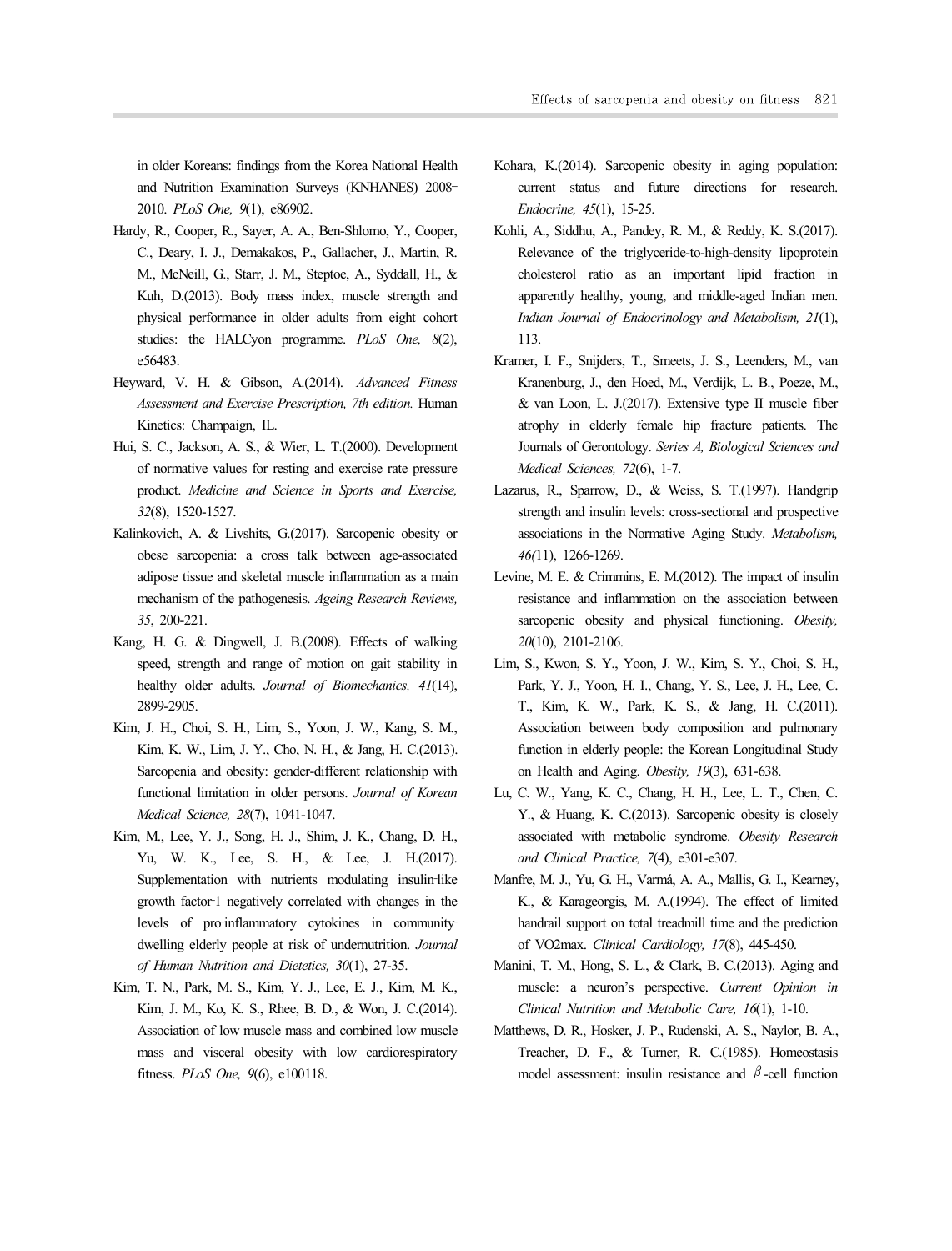from fasting plasma glucose and insulin concentrations in man. *Diabetologia, 28*(7), 412-419.

- Milanović, Z., Pantelić, S., Trajković, N., Sporiš, G., Kostić, R., & James, N.(2013). Age-related decrease in physical activity and functional fitness among elderly men and women. *Clinical Interventions in Aging, 8*, 549-556.
- Pisciottano, M. V. C., Pinto, S. S., Szejnfeld, V. L., & de Moura Castro, C. H.(2014). The relationship between lean mass, muscle strength and physical ability in independent healthy elderly women from the community. *The Journal of Nutrition, Health & Aging, 18*(5), 554-558.
- Poggiogalle, E., Lubrano, C., Gnessi, L., Mariani, S., Lenzi, A., & Donini, L. M.(2016). Fatty liver index associates with relative sarcopenia and GH/IGF-1 status in obese subjects. *PLoS One, 11*(1), e0145811.
- Bouchard, C., Tremblay, A., Nadeau, A., & Lupien, P. J.(1994). Waist circumference and abdominal sagittal diameter: best simple anthropometric indexes of abdominal visceral adipose tissue accumulation and related cardiovascular risk in men and women. *The American Journal of Cardiology, 73*(7), 460-468.
- Rikli, R. E. & Jones, C. J.(2001). *Senior Fitness Test Manual.* Human Kinetics: Champaign, IL.
- Sanada, K., Iemitsu, M., Murakami, H., Gando, Y., Kawano, H., Kawakami, R., Tabata, I., & Miyachi, M.(2012). Adverse effects of coexistence of sarcopenia and metabolic syndrome in Japanese women. *European Journal of Clinical Nutrition, 66*(10), 1093-1098.
- Sara, J. D., Prasad, M., Zhang, M., Lennon, R. J., Herrmann, J., Lerman, L. O., & Lerman, A.(2017). High-sensitivity C-reactive protein Is an independent marker of abnormal coronary vasoreactivity in patients with non-obstructive coronary artery disease. *American Heart Journal, 190*, e1-e8.
- Schmitz, K. H., Hannan, P. J., Stovitz, S. D., Bryan, C. J., Warren, M., & Jensen, M. D.(2007). Strength training and adiposity in premenopausal women: strong, healthy, and empowered study. *The American Journal of Clinical Nutrition, 86*(3), 566-572.
- Schrager, M. A., Metter, E. J., Simonsick, E., Ble, A., Bandinelli, S., Lauretani, F., & Ferrucci, L.(2007). Sarcopenic obesity and inflammation in the Invecchiare in

Chianti Study. *Journal of Applied Physiology, 102*(3), 919-925.

- Segal, N. A., Zimmerman, M. B., Brubaker, M., & Torner, J. C.(2011). Obesity and knee osteoarthritis are not associated with impaired quadriceps specific strength in adults. *The Journal of Injury, Function, and Rehabilitation, 3*(4), 314-323.
- Serra, R. J.(2006). Clinical consequences of sarcopenia. *Nutricion Hospitalaria, 21*(1), 46-50.
- Siparsky, P. N., Kirkendall, D. T., & Garrett, W. E.(2014). Muscle changes in aging: understanding sarcopenia. *Sports Health, 6*(1), 36-40.
- Pouliot, M. C., Després, J. P., Lemieux, S., Moorjani, S., decline in mobility in older persons: results from the Stenholm, S., Alley, D., Bandinelli, S., Griswold, M. E., Koskinen, S., Rantanen, T., & Ferrucci, L.(2009). The effect of obesity combined with low muscle strength on InCHIANTI study. *International Journal of Obesity, 33*(6), 635-644.
	- Taylor, V. H., Forhan, M., Vigod, S. N., McIntyre, R. S., & Morrison, K. M.(2013). The impact of obesity on quality of life. *Best Practice and Research Clinical Endocrinology and Metabolism, 27*(2), 139-146.
	- Thayer, J. F., Yamamoto, S. S., & Brosschot, J. F.(2010). The relationship of autonomic imbalance, heart rate variability and cardiovascular disease risk factors. *International Journal of Cardiology, 141*(2), 122-131.
	- Waters, D. L. & Baumgartner, R. N.(2011). Sarcopenia and obesity. *Clinics in Geriatric Medicine, 27*(3), 401-421.
	- Whelton, S. P., Narla, V., Blaha, M. J., Nasir, K., Blumenthal, R. S., Jenny, N. S., Al-Mallah, M. H., & Michos, E. D.(2014). Association between resting heart rate and inflammatory biomarkers (high-sensitivity C-reactive interleukin-6, and fibrinogen)(from the Multi-Ethnic Study of Atherosclerosis). *The American Journal of Cardiology, 113*(4), 644-649.
	- Williams, R. S., Heilbronn, L. K., Chen, D. L., Coster, A. C., Greenfield, J. R., & Samocha-Bonet, D.(2015). Dietary acid load, metabolic acidosis and insulin resistance– Lessons from cross-sectional and overfeeding studies in humans. *Clinical Nutrition, 2015*, 1-7.
	- Winer, D. A., Luck, H., Tsai, S., & Winer, S.(2016). The intestinal immune system in obesity and insulin resistance. *Cell Metabolism, 23*(3), 413-426.